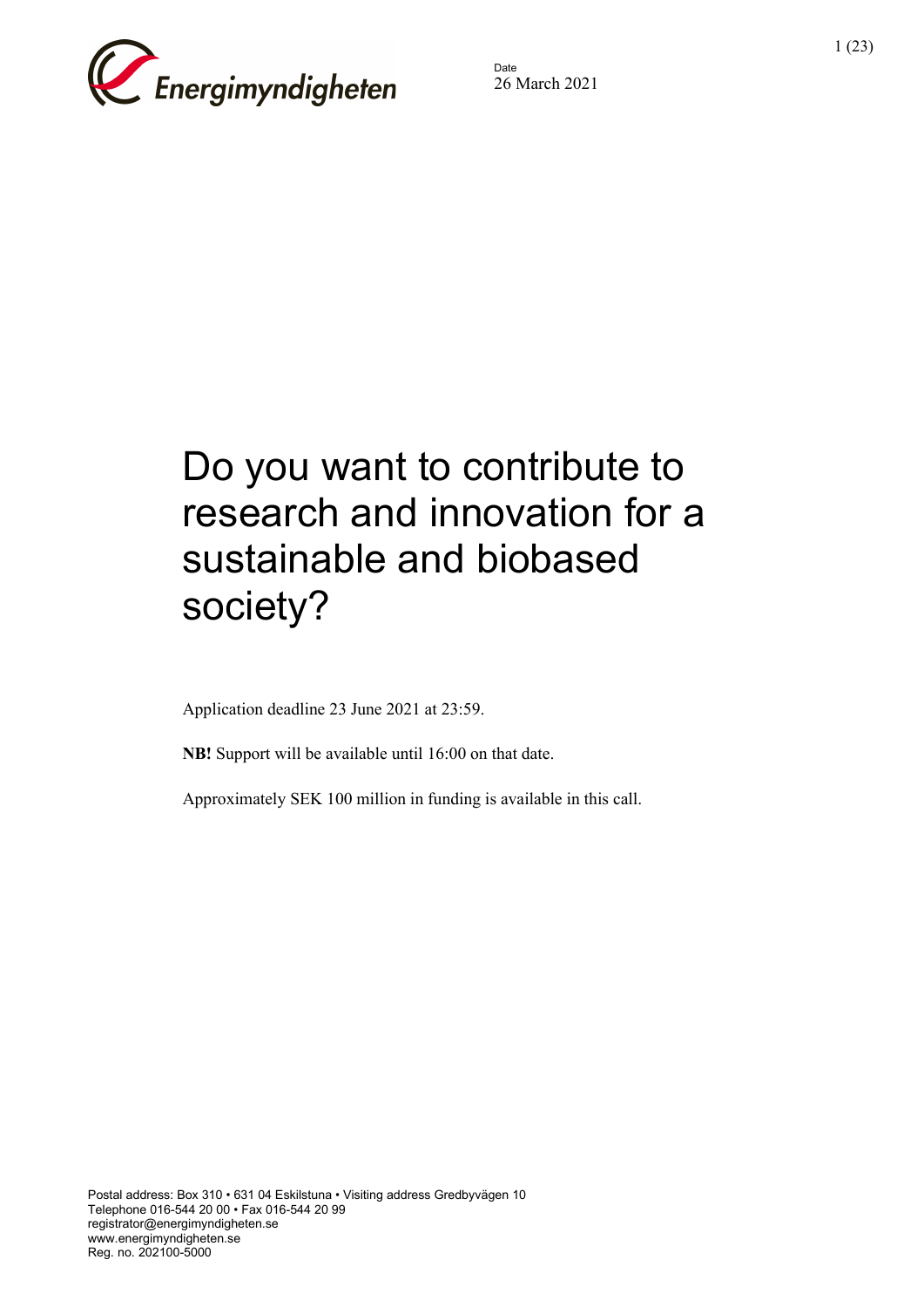

Contents

| 1              | Introduction                                                         | 3  |
|----------------|----------------------------------------------------------------------|----|
| $\overline{2}$ | Who can apply?                                                       | 5  |
| 3              | Project proposals will be assessed based on the following criteria 6 |    |
| 4              | Delimitations                                                        | 7  |
| 5              | How to apply $-$ start early                                         | 7  |
| 6              | What should be included in the application?                          | 8  |
| 7              | How much funding can each project partner receive?                   | 8  |
| 8              | What happens after I submit my application?                          | 9  |
| 9              | If you are granted funding                                           | 9  |
| 10             | If you have any questions                                            | 9  |
| 11             | Annex 1 - Funding intensities                                        | 10 |
| 12             | Annex 2 - Conditions for approved projects                           | 17 |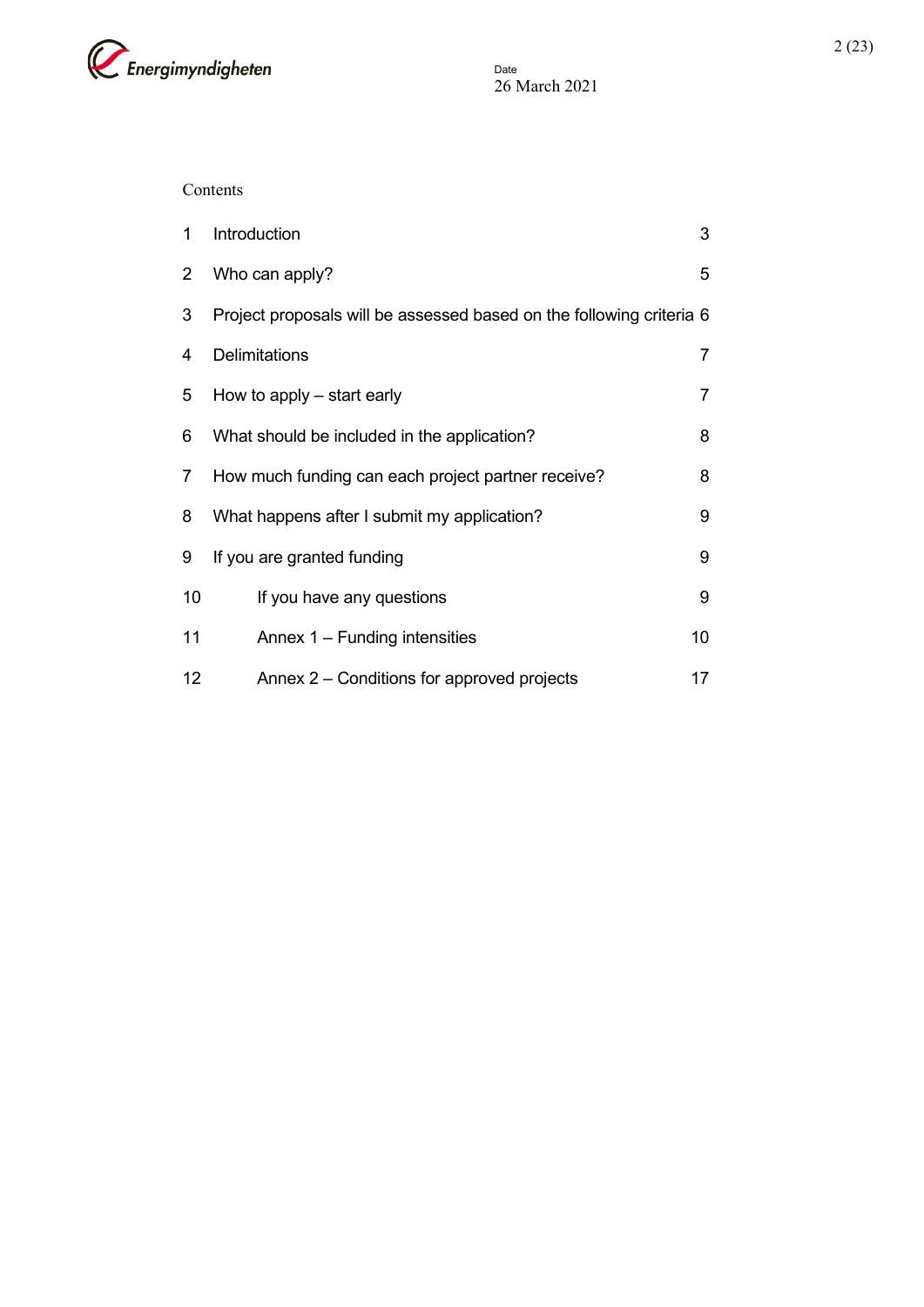Date 26 March 2021

<span id="page-2-0"></span>Sweden aims to become a fossil-free welfare nation by 2045. This call for proposals provides funding to projects which, based on sustainable biobased raw materials<sup>1</sup>, have the potential to contribute to solving the energy and climate challenges that Sweden faces as part of meeting this goal. This means that the projects must be relevant to the future energy system, while **at the same time** contributing to solving the climate challenges.

The call relates to research, innovation and commercialisation activities that span from *land to market*<sup>[2](#page-2-2)</sup>. This includes supply and use or conversion of biomass, biobased value chains, biobased systems and sustainability issues relevant to this area, as well as societal and social issues arising from the transition to a fossilfree and biobased society. This may include entire value chains and systems, or specific parts of these.

The call also welcomes intersectoral and/or interdisciplinary projects to help address some of the complex issues in this area. The projects may include system studies, technological development, feasibility studies, and more. Some projects may be broader than the thematic area *land to market* so that it can be related to other areas, such as the transport sector and the electrical grid system. Projects may also aim to increase knowledge and understanding of the opportunities, uncertainties and possible conflict of objectives that may arise in the transition to a biobased economy and a fossil-free society.

This is the first call for proposals within the framework of the Bio+ programme. More information about the programme is available on the Swedish Energy Agency's [website.](http://www.energimyndigheten.se/forskning-och-innovation/forskning/omraden-for-forskning/bioenergi/bio/)

## **1.1 The programme's outcome objectives**

In order to address the challenges of the energy system of the future while **at the same time** contributing to solving climate challenges, the programme has a number of outcome objectives. Your project must contribute to one or more of the following outcome objectives:

## • **Resource-efficient solutions**

- Resource-efficient and cost-effective technologies, products (goods and services) and system services are available. The solutions are competitive and exported on a global market. International standardisation contributes to increased trade.
- **Sustainable value chains**

<span id="page-2-1"></span><sup>&</sup>lt;sup>1</sup> The term sustainable, biobased raw materials means biomass produced in a sustainable way from forests, agriculture or aquatic environments, as well as residual products and by-products of processing from industry, agriculture and society, such as sawdust, lignin and pine oil, sewage sludge, and industrial and household waste.

<span id="page-2-2"></span><sup>&</sup>lt;sup>2</sup> The term "land" in this context includes the possibility of biobased raw materials also coming from seas and lakes.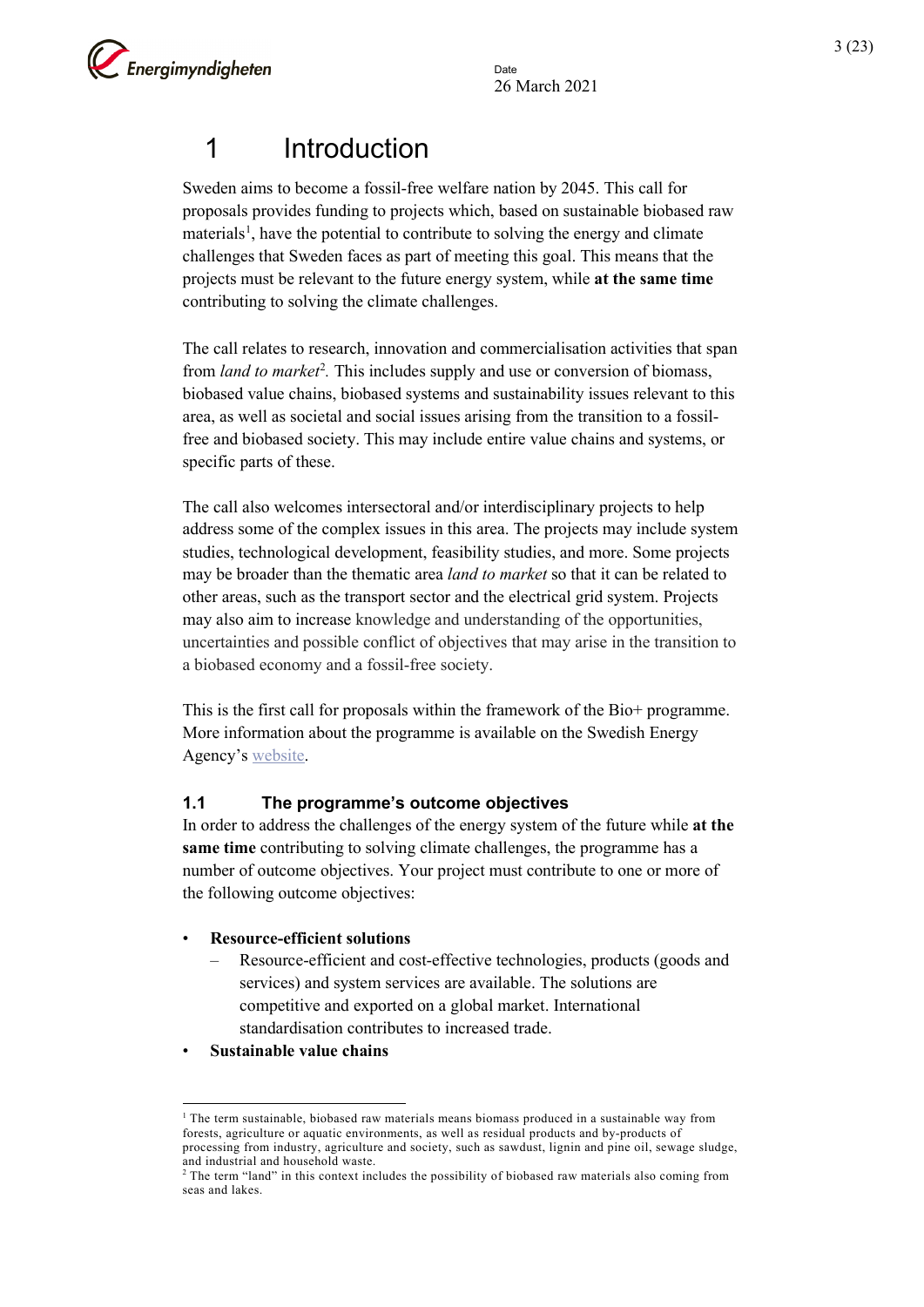

– Sustainable value chains are available, involving the supply of sustainable biobased raw materials and their transformation into products and solutions that contribute to the transformation of the energy system. The value chains can also include utilisation of by-products and residual products and harmonisation with other biobased products.

### • **New constellations of actors**

- New constellations of actors have been formed, where cooperation and continuous exchange of knowledge take place at both the national and the international level. Resource-efficient biobased system solutions are developed and built up within or as a result of the constellations.
- **High level of competence**
	- Companies and organisations in Sweden can easily recruit in-demand competence in the entire bio field. The national competence at the research level in the field is strong and adapted to meet the needs of society.
- **Effective policies and instruments** 
	- The market mechanisms of the bioeconomy work well and interact with the energy system. Regulatory frameworks have been formed based on current sustainability research, societal studies, as well as system economic and socioeconomic analyses.

## **Projects can start on 1 January 2022 at the earliest and last until 31 December 2025 at the latest**.

The call for proposals has a budget of **approximately SEK 100 million**.

A common denominator for all applications is that the involvement<sup>[3](#page-3-0)</sup> of needs owners<sup>[4](#page-3-1)</sup> in the projects is required. For natural science and technology projects, the requirement is that there is involvement for projects starting from maturity level 2 or higher on the TRL<sup>[5](#page-3-2)</sup> scale. The higher the project's maturity level, the greater the involvement and participation of the needs owners that is required. However, there may also be a need for projects with no involvement from needs owners, in which case the onus is on the applicant to justify why this is not needed.

The call is broad, but can be divided into projects that predominantly fit into one or both of the following categories:

- 1. projects aiming to generate knowledge that has societal relevance, such as systems studies or projects that generate new knowledge on sustainability issues.
- 2. projects aiming to develop and/or commercialise, inter alia, products, technologies or services with market potential.

<span id="page-3-0"></span><sup>&</sup>lt;sup>3</sup> Signs of involvement can be a "letter of intent" (LoI), reference group, project participation, cofunding, etc.

<span id="page-3-1"></span><sup>4</sup> In this context, needs owner refers to the actor who benefits from the solution and who will take care of (manage, use, disseminate) the results of the project

<span id="page-3-2"></span><sup>5</sup> TRL: Technology Readiness Level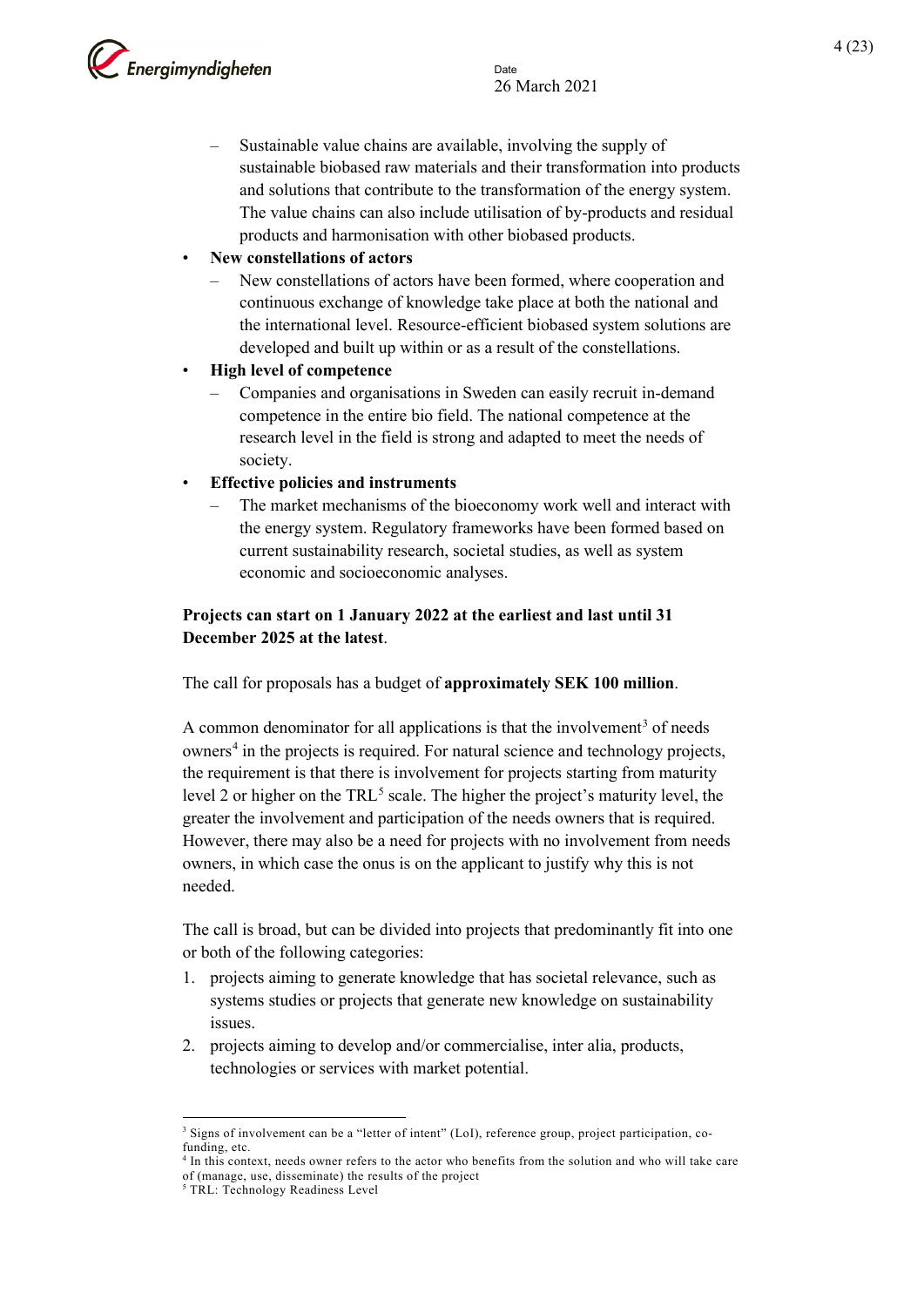## **Projects aiming to generate knowledge that has societal relevance can include or be based on:**

- Fundamental research and industrial research in natural science and technology (NT).
- Research in humanities and social sciences (HS).
- System-wide studies and analyses may draw on interdisciplinary research, social science and humanities methodologies and theories to increase understanding of how the bioeconomy, bioenergy and sustainable biomass will contribute to the development of the energy system and societal transformation as a whole.
- Combinations of NT and HS.
- **Transition** 
	- E.g. systemic change and phase-out of established fossil- and oil-based systems to circular, biobased systems with respect to e.g. raw material base, infrastructure, industries, production and consumption, as well as associated regulatory framework and practices that enable or hinder systemic change.
- **Sustainability** 
	- Issues related to ecological, environmental and social sustainability. These may include issues related to biodiversity, nature values, land use, carbon stocks and flows, and issues related to nutrient circulation and the management of conflicts between environmental objectives. It can also include issues related to people's sense of participation and trust in the development of society.

## **Projects aiming to develop and/or commercialise, inter alia, products, technologies or services with market potential**

- Industrial research.
- Small pilot  $&$  demonstration (experimental development) (< SEK 5 million in eligible costs). For projects with more than SEK 5 million in eligible costs, please refer to the *[Pilot & demonstration](http://www.energimyndigheten.se/forskning-och-innovation/forskning/verktyg-for-kommersialisering/demonstrationsprojekt/)* call.
- Feasibility studies.
- Other commercialisation support measures, such as development of a business plan and market strategy, IPR strategy (including patent costs), customer collaboration, financing plan for further development and commercialisation.

## <span id="page-4-0"></span>2 Who can apply?

Any actor who can contribute to achieving the objectives of the call is eligible. For example:

- companies
- public sector organisations
- universities and colleges in the social science, humanities, engineering and natural science disciplines
- *institutions*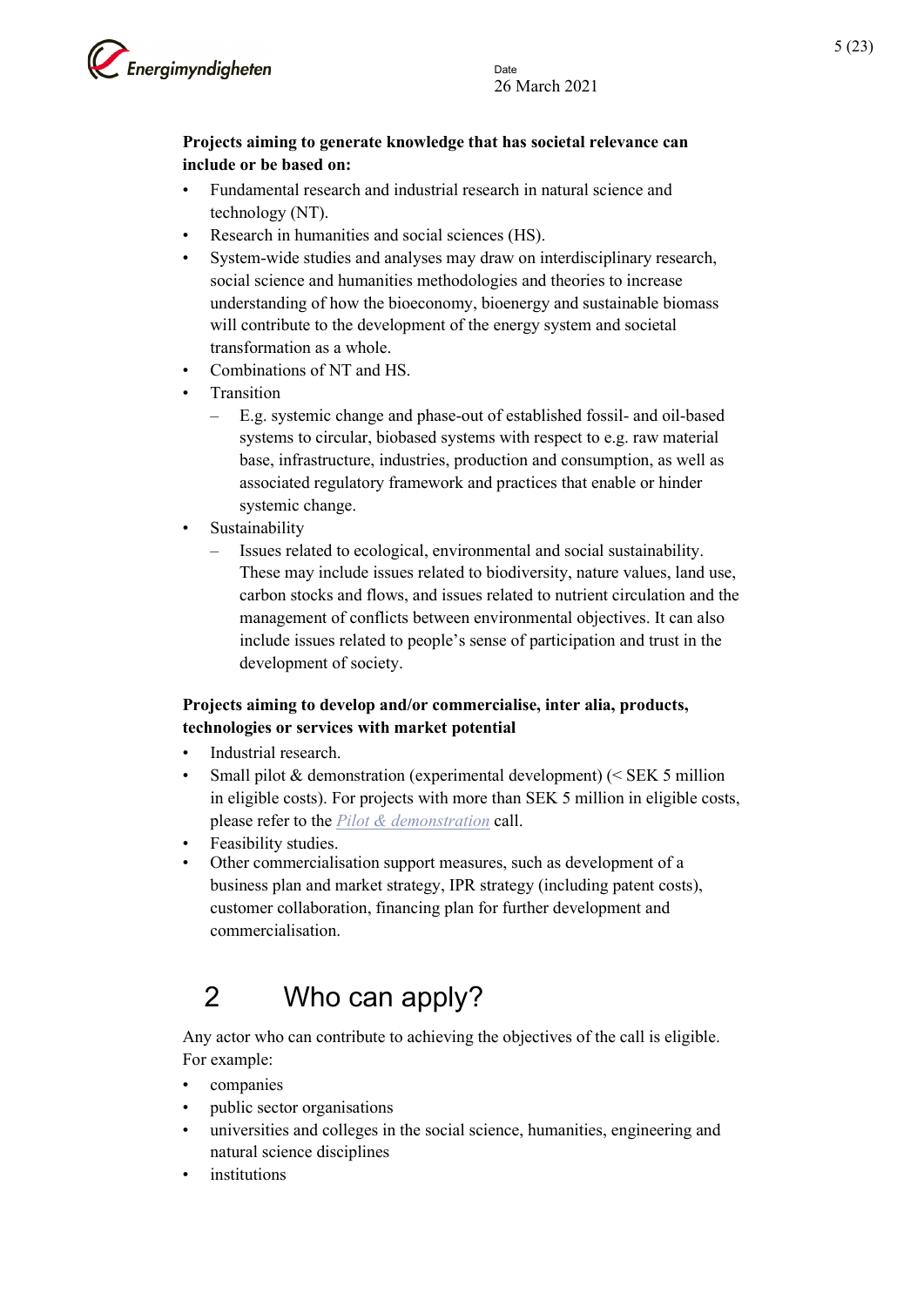• other relevant actors and stakeholders

Gender equality shall be taken into account in the composition of the project team, in the selection of project manager, and in the implementation, content, objectives and impact of the project.

## <span id="page-5-0"></span>3 Project proposals will be assessed based on the following criteria

The projects described in the applications will be assessed based on the following criteria:

## **Potential**

The main assessment criterion for all projects is the project's potential to contribute to the programme's outcome objectives. In order to achieve the objectives of the programme, the Swedish Energy Agency will also take the composition of the project portfolio into account.

## **Feasibility and competence**

This criterion assesses the feasibility of the project, including whether it is certain that the collective competence of the project executors is sufficient for the implementation of the project.

## **Gender equality & sex and gender perspective.**

- How well is gender equality taken into account in the composition of the project team, the division of labour and the working conditions?
- To what extent is the relevance of the inclusion and non-inclusion of the sex and gender perspective clearly explained?
	- If the sex and gender perspective is relevant to the project, how well is it incorporated in the project implementation?

#### **Projects aiming to generate knowledge that has societal relevance**

- The project's communication plan, including a plan for dissemination of results to the relevant target groups.
- How is the involvement of the recipient of results justified? NB! The absence of recipient of results should also be justified.

## **Projects aiming to develop and/or commercialise, inter alia, products, technologies or services with market potential are assessed according to one or more of the following points:**

- What is the plan for utilisation and dissemination of results?
- How is the involvement of relevant needs owners, actors and stakeholders described?
- How would you describe what successful commercialisation could lead to? Describe the intended customer offering.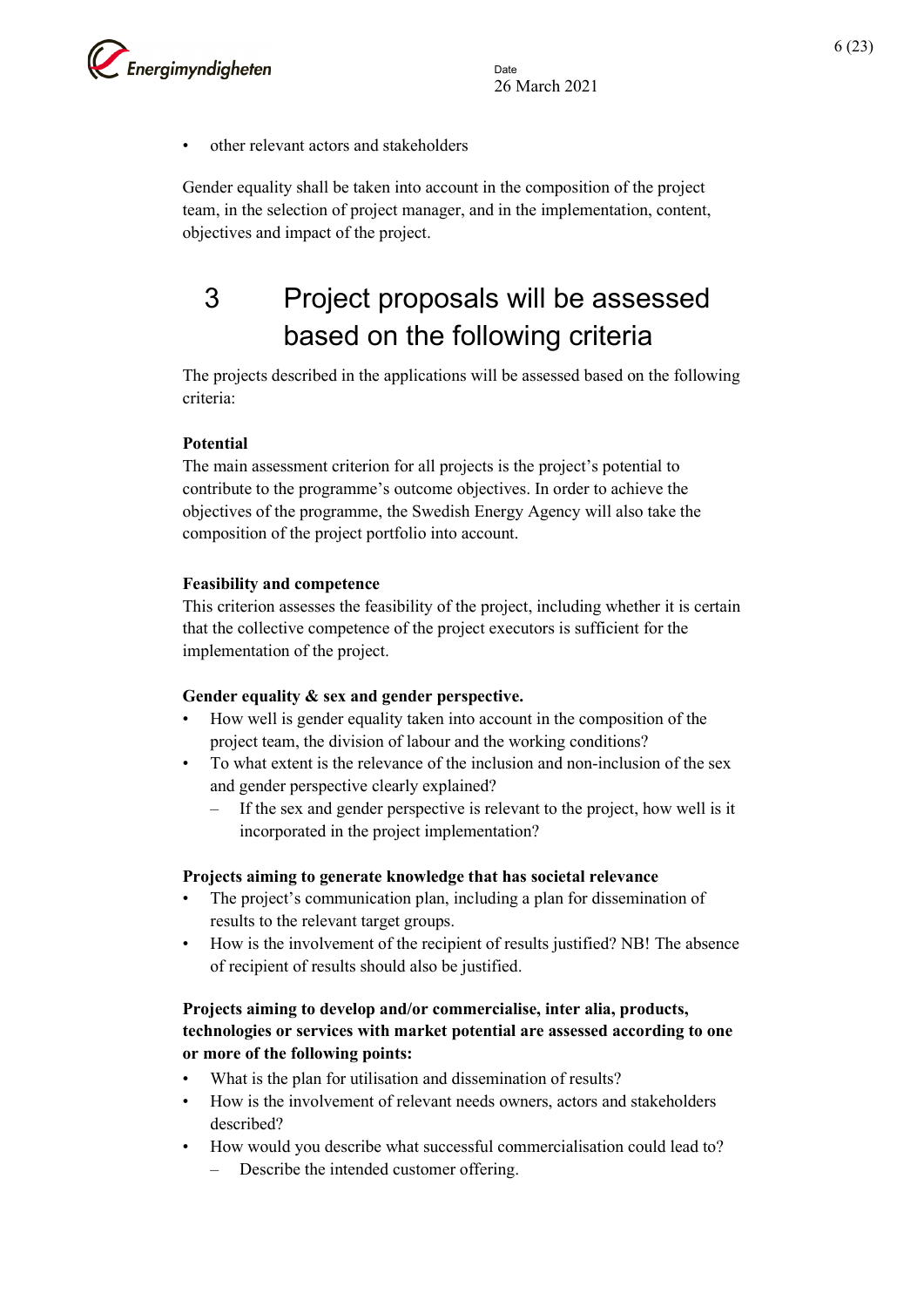

- Transition to a sustainable energy system (in relation to existing solutions on the market).
- Level of innovation.
- Commercial need of the customer offering.
- Possibility of scaling up a customer offering.
- Potential for export.

### **Additional criteria that are of merit in the application**

- Does the project have a broad constellation of actors (intersectoral and/or interdisciplinary)?
- Does the project include collaboration with international actors?
- Is scientific publication via Open Access?

## <span id="page-6-0"></span>4 Delimitations

A common denominator of all projects is that they should be based on sustainable biobased raw materials. To clarify the limits, here are some examples of what is **NOT** included:

- Technical development of  $CCS<sup>6</sup>$  $CCS<sup>6</sup>$  $CCS<sup>6</sup>$ , CCU and Bio-CCS. However, the technologies can be included in system studies and as subsystems in different technological concepts based on sustainable biobased raw materials.
- Technological development of electrolysis-based processes (hydrogen and electrofuels). However, the technologies can be included in system studies and as subsystems in different technological concepts based on sustainable biobased raw materials.
- Projects related to the production of hydrogenated vegetable oils (HVO) or equivalent fuels produced from oils or fats.

## <span id="page-6-1"></span>5 How to apply – start early

For this call, applications are submitted via *Mina sidor* [My pages]. On **2 June 2021**, *Mina sidor* will be opened for you to fill in your application.

Follow these steps to speed up the processing of your application:

- Use the e-service "*Finansiering av forskning och innovation*" [Funding for research and innovation] on *Mina sidor* to write your application [\(https://minasidor.energimyndigheten.se\)](https://minasidor.energimyndigheten.se/)
- Start by applying for authorisation to represent the coordinator, i.e. the organisation that will coordinate the project, receive the funding from the Swedish Energy Agency, and pass on the funding to any other beneficiaries participating in the project. Apply for authorisation in good time, as it may

<span id="page-6-2"></span><sup>6</sup> CCS (Carbon Capture and Storage), CCU (Carbon Capture and Utilisation), Bio-CCS (CCS where the carbon dioxide is of biogenic origin).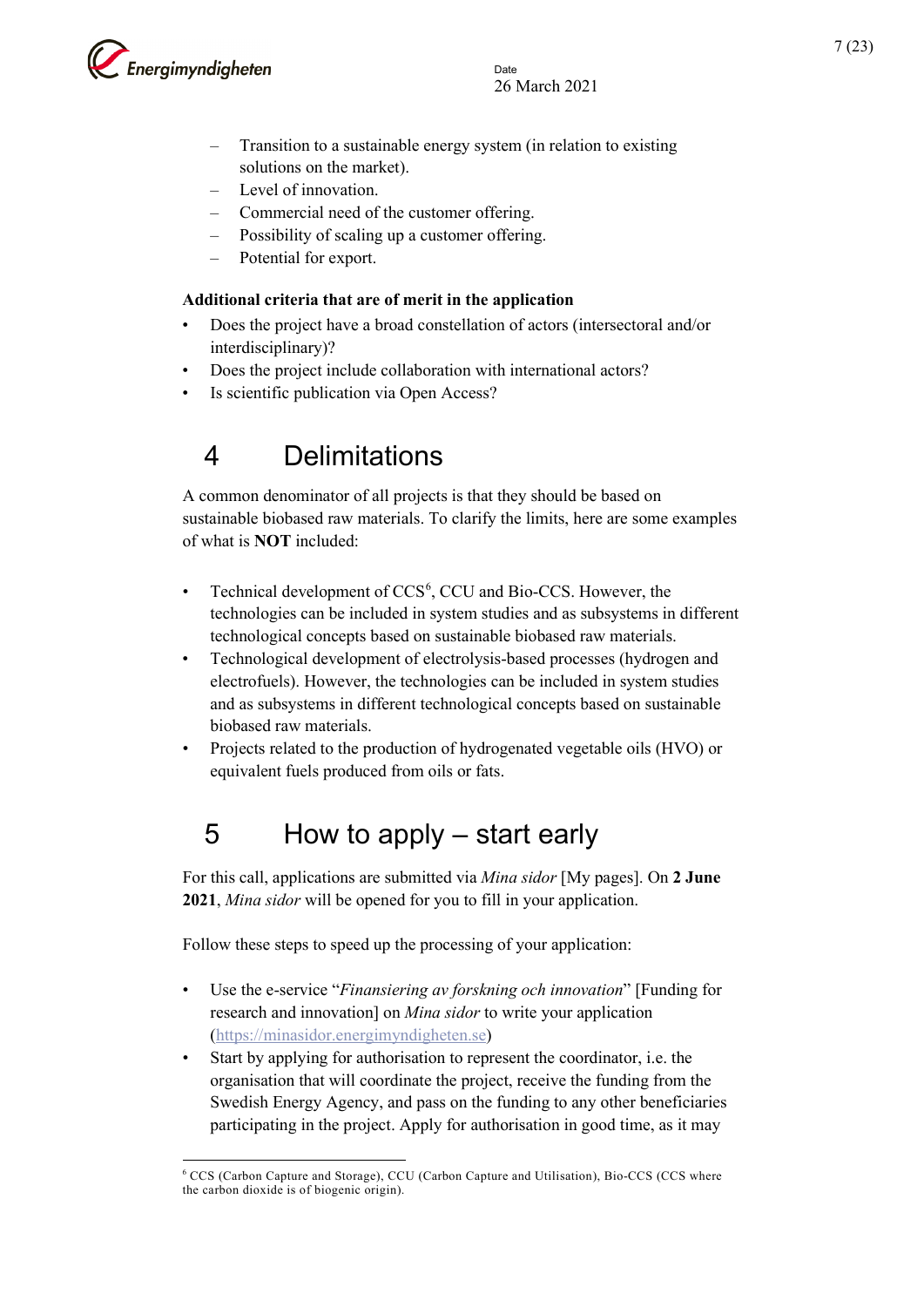

take a few days to obtain it. You will receive an email when your application for authorisation has been approved. It is possible to apply for authorisation after 6 April 2021.

• Once you have been granted access to the e-service, you will have access to the form "*Ansökan om finansiering av forskning och innovation*" [Application for research and innovation funding], which you must complete and submit.

Submit the application by **23 June 2021**. Support will be available until 16:00 on that date.

## <span id="page-7-0"></span>6 What should be included in the application?

Enter your application text in the application form on *Mina sidor*. Read more about what to include in the application in [Application instructions.](http://www.energimyndigheten.se/forskning-och-innovation/sok-stod-och-rapportera/anvisningar-for-ansokan-via-mina-sidor/)

Attach the CVs of the project manager and other key individuals, with each CV maximum one A4 page in size.

Any figures and images referenced in the text can be attached. Note that the project description must be included in the application form, and must not be attached as an appendix. The appendices must clearly supplement the application form and not contain the same information as in the application form.

## <span id="page-7-1"></span>7 How much funding can each project partner receive?

In this call for proposals, a total of **approximately SEK 100 million** is available for the selected project partners.

What proportion of costs each project partner can receive funding for depends on factors such as:

- the amount of eligible costs incurred by the project partner
- whether the project partner is a company or is engaged in non-economic activity
- which research category<sup>[7](#page-7-2)</sup> the activities of the project are deemed to fall under.

Read more in *Annex 1 – Funding intensities.* 

<span id="page-7-2"></span><sup>7</sup> The research categories are feasibility study, fundamental research, industrial research, and experimental development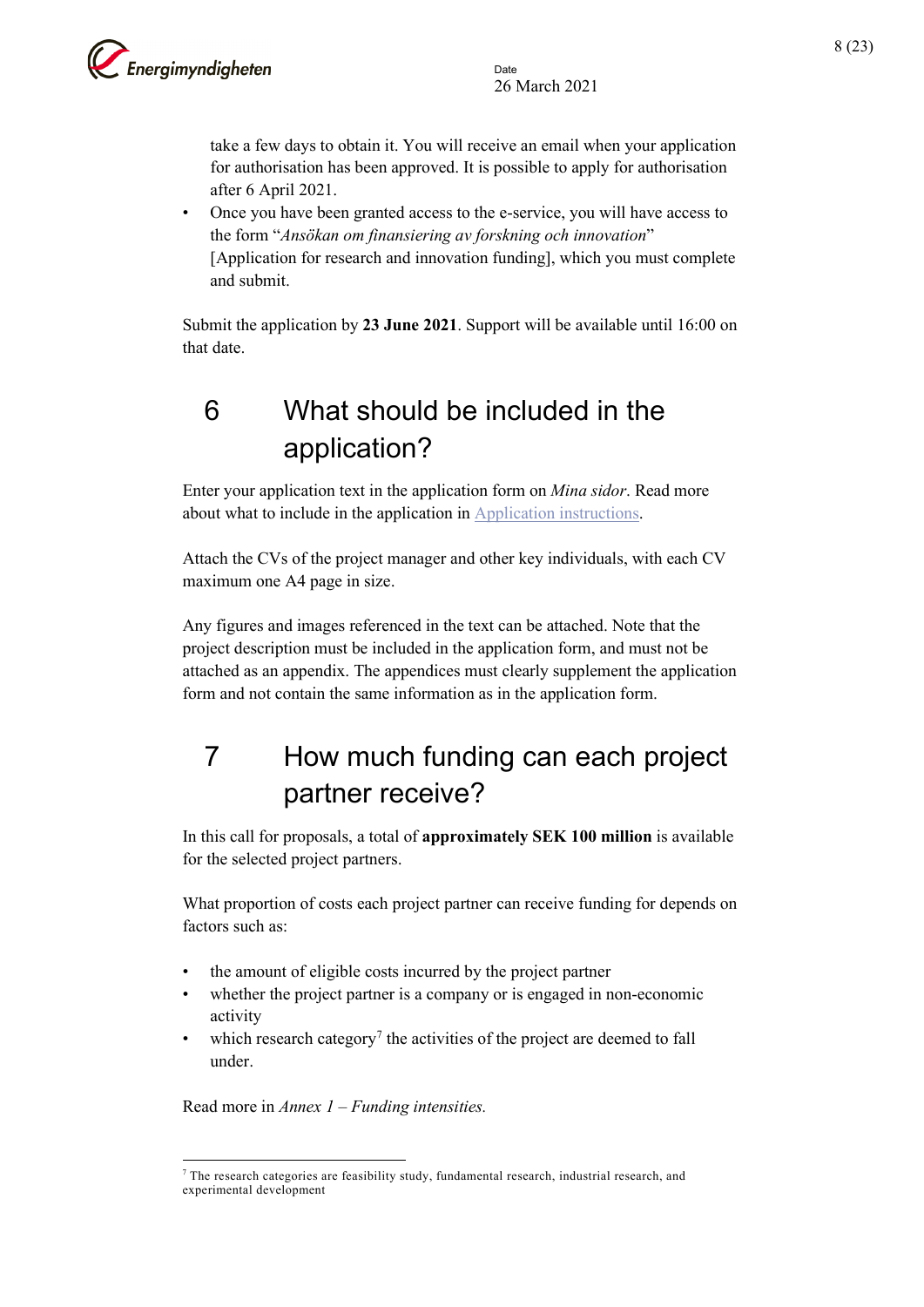## <span id="page-8-0"></span>8 What happens after I submit my application?

Your application will be assessed by an evaluation panel of independent experts, acting in an advisory capacity to the Swedish Energy Agency. The version of your application submitted before the closing date of the call is what will be assessed. We will not accept any supplementations after the deadline, except those we explicitly request. The Agency may ask you to supplement the application if we deem this necessary.

The Swedish Energy Agency may perform a credit check on applicant companies.

The Swedish Energy Agency will then decide whether to approve or reject your application, taking into account the assessments of the expert panel. **The decision will be taken in November 2021 at the earliest**. Shortly thereafter, we will notify you of the decision taken and the reasons for it.

You can follow the progress in your case on *Mina sidor*.

## <span id="page-8-1"></span>9 If you are granted funding

The funding is disbursed according to a disbursement plan that is included in the decision found on *Mina sidor*. For more information about disbursement, see *Allmänna villkor för stöd* [General terms and conditions for funding], which accompanies the funding decision.

## <span id="page-8-2"></span>10 If you have any questions

Send an email to bioplus@energimyndigheten.se or contact one of the persons below.

## **Separation and conversion processes**

Mats Larsson, 016-544 23 14 Vera Nemanova, 016-544 22 83 Sofia Andersson, 016-544 24 45 Benny Fillman, 016-544 21 41

## **Supply and sustainability**

Anna Malmström, 016-544 22 63 Kalle Svensson, 016-544 21 09

**Transition, system studies, humanities and social sciences**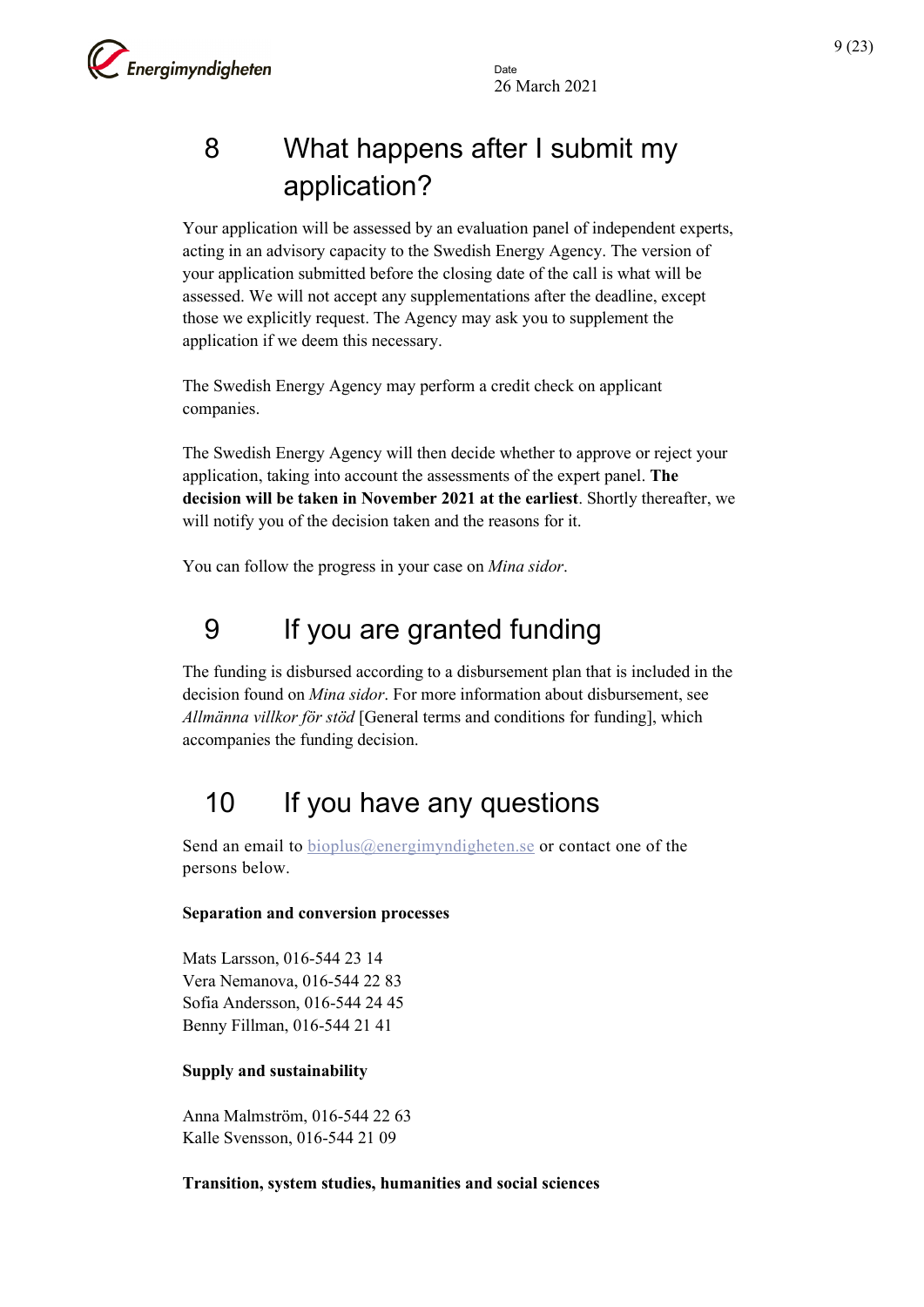

Michael Novotny, 016-544 06 25

## <span id="page-9-0"></span>11 Annex 1 – Aid intensities

## **11.1 Funding for research and development projects**

Funding to companies is granted in accordance with Ordinance (2008:761) on state funding for research, development or innovation in the energy sector. Ordinance (2008:761) enables the Swedish Energy Agency to provide state funding in accordance with Commission Regulation (EU) No 651/2014<sup>[8](#page-9-1)</sup>.

## *Eligible costs under § 12 of Ordinance (2008:761)*

The following are deemed eligible costs if the project activities for which you are seeking funding constitute research or development as defined in Article 25 of Commission Regulation (EU) No 651/2014:

- a) Personnel costs: researchers, technicians and other supporting staff to the extent employed in the relevant project.
- b) Costs of instruments and equipment to the extent and for the period used for the project. Where such instruments and equipment are not used for their full life for the project, only the depreciation costs corresponding to the life of the project, as calculated on the basis of generally accepted accounting principles, are considered as eligible.
- c) Costs of buildings and land to the extent and for the period used for the project. With regard to buildings, only the depreciation costs corresponding to the life of the project, as calculated on the basis of generally accepted accounting principles, are considered as eligible. For land, costs of commercial transfer or actually incurred capital costs are eligible.
- d) Costs of contract research, knowledge and patents bought or licensed from outside sources at arm's length conditions, as well as costs of consultancy and equivalent services used exclusively for the project.
- e) Additional overheads and other operating expenses, including costs of materials, supplies and similar products, incurred directly as a result of the project.

#### *Funding to actors performing non-economic activities*

Project partners who do not perform economic activities (such as universities, colleges, municipalities and research institutes, to the extent that the work is performed within the non-economic activities) can receive funding of up to 100 percent of the project partner's eligible costs in the project. Funding to actors engaged in non-economic activities is granted in accordance with the Swedish Energy Agency's current appropriation directions.

<span id="page-9-1"></span><sup>8</sup> Commission Regulation (EU) No 651/2014 of 17 June 2014 declaring certain categories of funding compatible with the internal market in application of Articles 107 and 108 of the Treaty (EUT L 187 26.6.2014, p. 1).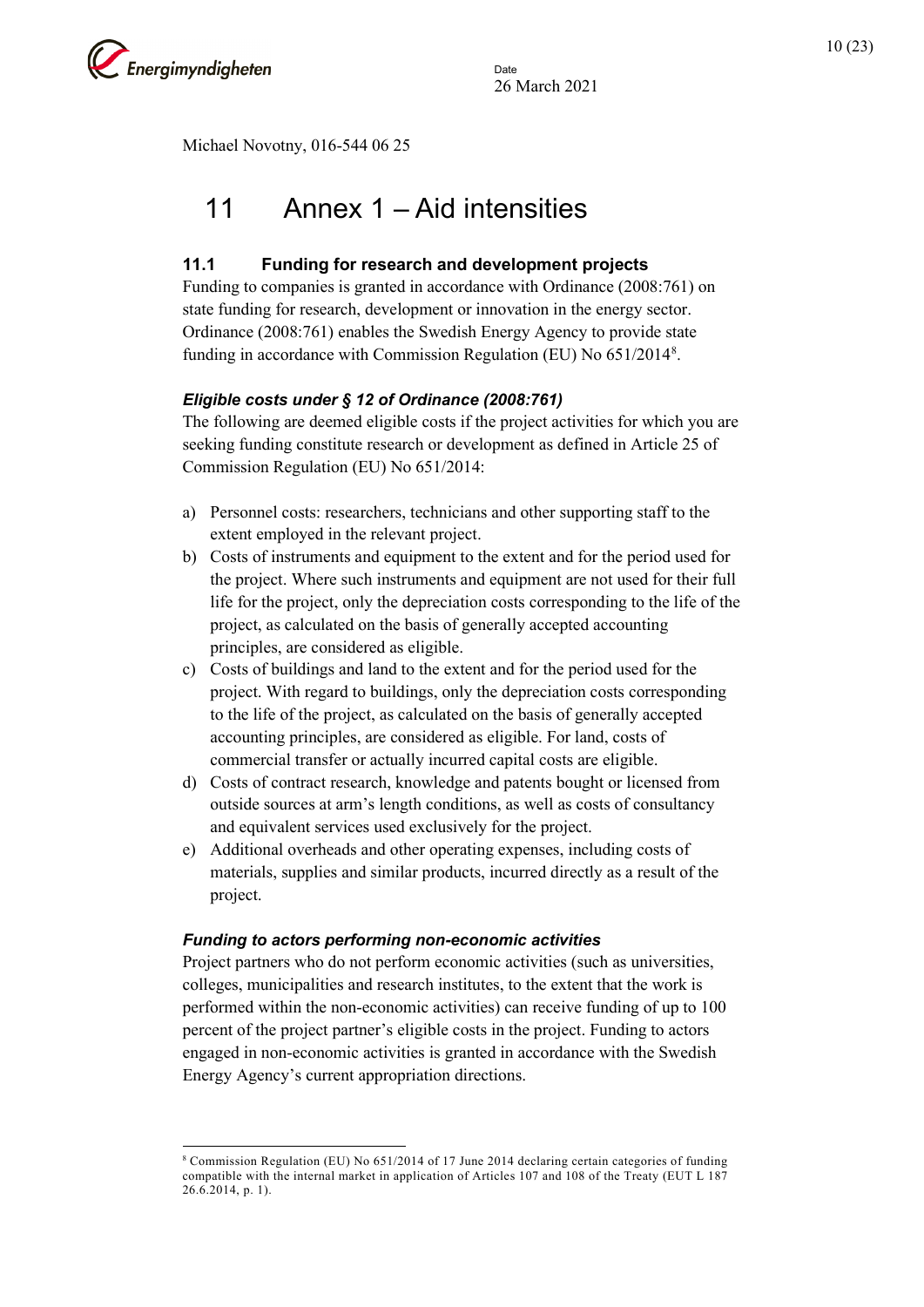

The following rules apply to indirect costs when the beneficiary performs noneconomic activities:

- Universities and colleges may add indirect costs according to the full cost principle they apply.
- Other beneficiaries not engaged in economic activities can receive funding for indirect costs up to a maximum of 30 percent of their eligible direct personnel costs (wage and non-wage labour costs). This also applies if a beneficiary is engaged in both economic and non-economic activities, provided that the project is carried out in the non-economic activity.

#### *Funding to companies*

Funding for research and development projects is granted to companies in accordance with Section 12 of the Ordinance (2008:761) on state funding for research, development or innovation in the energy sector. To be eligible for funding, companies must satisfy the conditions set out in Article 25 of Commission Regulation (EU) No 651/2014. A company is any entity, regardless of its legal form, engaged in economic activity. Economic activity means the provision of goods or services on a market. Thus, a company is deemed to be any partnership, association, or entity engaged in a craft or other activity, whether individually or as a family, that is engaged in regular economic activity.

The percentage of the company's eligible costs (referred to as the funding intensity) that the funding from the Swedish Energy Agency may cover is determined by Article 25 of Commission Regulation (EU) No 651/2014. The funding intensity is determined based on, inter alia, the research category which the various research and development activities fall under and the size of the company receiving the funding. Company size is determined in accordance with the rules set out in Annex I to Commission Regulation (EU) No 651/2014, which are also described in the Commission publication User guide to the SME Definition.<sup>[9](#page-10-0)</sup>

Beneficiaries that are companies (beneficiaries engaged in economic activity) may not receive funding for indirect costs. This also applies if a beneficiary is engaged in both economic and non-economic activities, assuming that the project is carried out in the economic activity.

#### *Project activities are divided into research categories*

The maximum funding intensity a company can receive depends on which research category the activities of the project are deemed to fall under. The activities of the project may also be considered to fall under several different research categories. The maximum permissible funding intensities that a company can receive for research and development projects are set out in Article 25 of Commission Regulation (EU) No 651/2014. Table 1 below describes the

<span id="page-10-0"></span><sup>&</sup>lt;sup>9</sup> The user guide is available on the website of the Publications Office of the EU:

<https://op.europa.eu/sv/publication-detail/-/publication/756d9260-ee54-11ea-991b-01aa75ed71a1>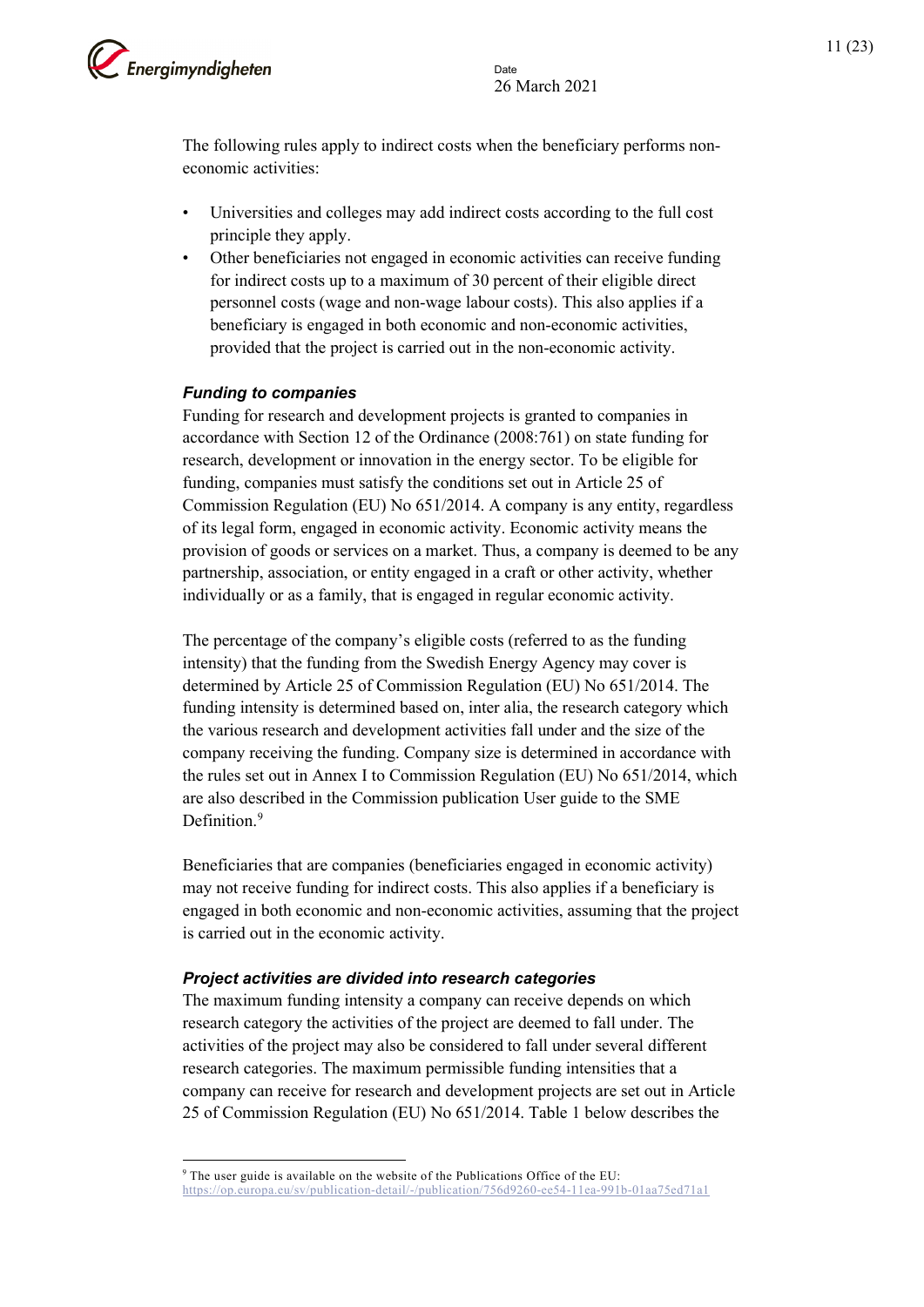

different research categories. Table 3 then shows the maximum funding intensities.

Table 1. Classification of research activities in research and development projects $10$ 

| <b>Feasibility study</b>           | the evaluation and analysis of the potential of a project, which aims at<br>supporting the process of decision-making by objectively and rationally<br>uncovering its strengths and weaknesses, opportunities and threats, as<br>well as identifying the resources required to carry it through and ultimately<br>its prospects for success.                                                                                                                                                                                                                                                                                |  |  |
|------------------------------------|-----------------------------------------------------------------------------------------------------------------------------------------------------------------------------------------------------------------------------------------------------------------------------------------------------------------------------------------------------------------------------------------------------------------------------------------------------------------------------------------------------------------------------------------------------------------------------------------------------------------------------|--|--|
| <b>Fundamental research</b>        | experimental or theoretical work undertaken primarily to acquire new<br>knowledge of the underlying foundations of phenomena and observable<br>facts, without any direct commercial application or use in view.                                                                                                                                                                                                                                                                                                                                                                                                             |  |  |
| Industrial research                | the planned research or critical investigation aimed at the acquisition of<br>new knowledge and skills for developing new products, processes or<br>services or for bringing about a significant improvement in existing<br>products, processes or services. It comprises the creation of components<br>parts of complex systems, and may include the construction of prototypes<br>in a laboratory environment or in an environment with simulated interfaces<br>to existing systems as well as of pilot lines, when necessary for the<br>industrial research and notably for generic technology validation.               |  |  |
| <b>Experimental</b><br>development | acquiring, combining, shaping and using existing scientific, technological,<br>business and other relevant knowledge and skills with the aim of<br>developing new or improved products, processes or services. This may<br>also include, for example, activities aiming at the conceptual definition,<br>planning and documentation of new products, processes or services.                                                                                                                                                                                                                                                 |  |  |
|                                    | Experimental development may comprise prototyping, demonstrating,<br>piloting, testing and validation of new or improved products, processes or<br>services in environments representative of real-life operating conditions<br>where the primary objective is to make further technical improvements on<br>products, processes or services that are not substantially set. This may<br>include the development of a commercially usable prototype or pilot which<br>is necessarily the final commercial product and which is too expensive to<br>produce for it to be used only for demonstration and validation purposes. |  |  |
|                                    | Experimental development does not include routine or periodic changes<br>made to existing products, production lines, manufacturing processes,<br>services and other operations in progress, even if those changes may<br>represent improvements.                                                                                                                                                                                                                                                                                                                                                                           |  |  |

Please note that if the company to which the Swedish Energy Agency grants funding has received or is receiving funding for the project in the form of other public funding (such as other state, regional or municipal funding), this funding must be taken into account when calculating the amount of funding the company can receive from the Swedish Energy Agency. According to the EU's State Funding regulations, the *total* public funding granted to the company for the same eligible costs may not exceed the maximum funding intensities set out in Commission Regulation (EU) No 651/2014.[11](#page-12-0)

#### *Amount of funding depends on the size of the company*

The maximum funding intensity that a company can receive for research and development projects also depends on the size of the company. If the applicant is a small or medium-sized enterprise, the funding intensity may be increased by 20

<span id="page-11-0"></span><sup>&</sup>lt;sup>10</sup> The definitions are set out in Article 2(84–87) of Commission Regulation (EU) No 651/2014. The link is available on the call's website.

<sup>&</sup>lt;sup>11</sup> See Article 8 of Commission Regulation (EU) No 651/2014.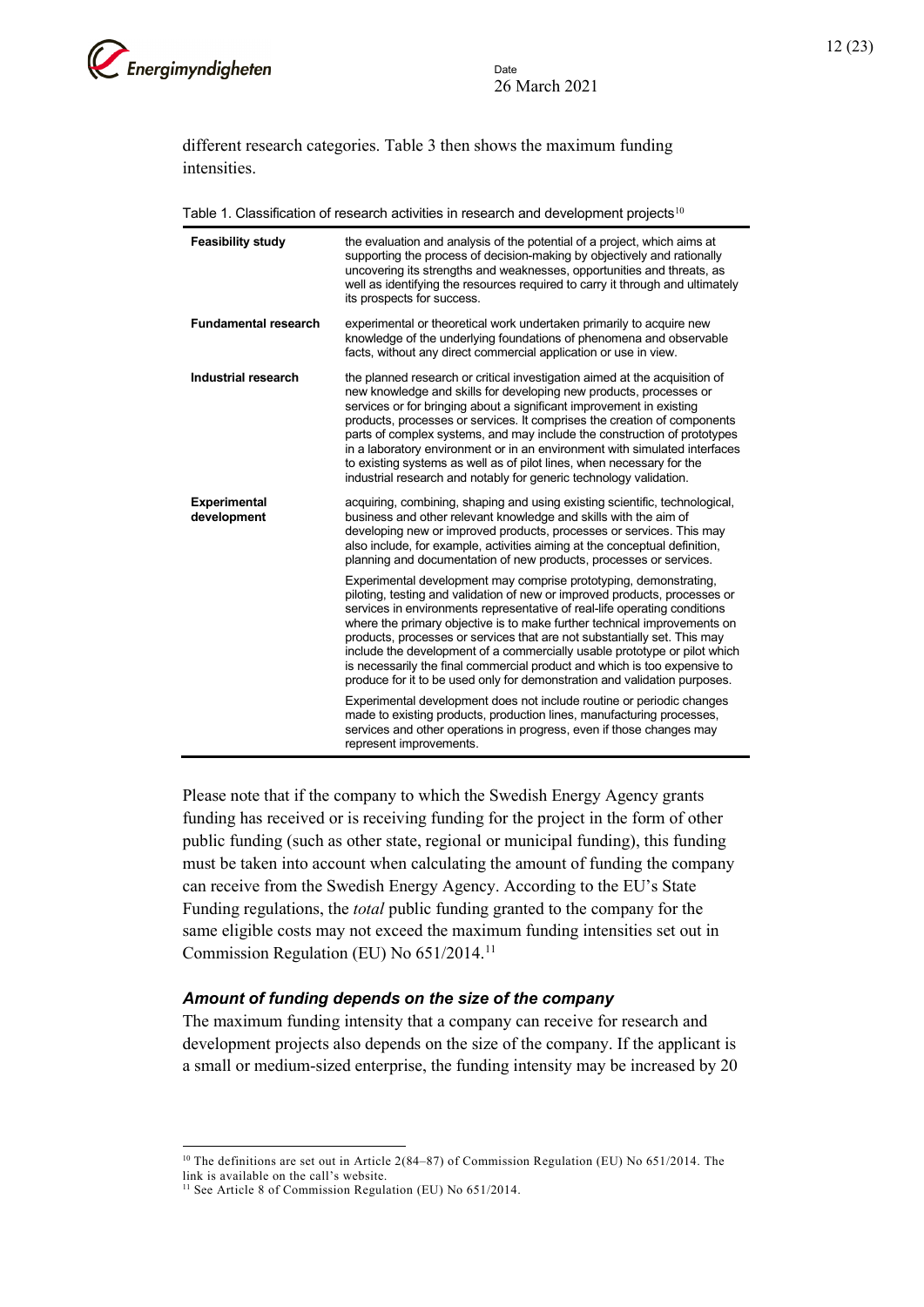or 10 percentage points respectively, as set out in Article 25 of Commission Regulation (EU) No 651/2014.

Company size is determined in accordance with the rules set out in Annex I to Commission Regulation (EU) No 651/2014, which are also described in the Commission publication User guide to the SME Definition.<sup>[12](#page-12-1)</sup>

When assessing company size, the number of employees, annual turnover and balance sheet total must be taken into account, as well as any links the company may have to other companies. To qualify as a small enterprise, a company must have fewer than 50 employees and *either* an annual turnover *or* a balance sheet total that does not exceed EUR 10 million per year. To qualify as a medium-sized enterprise, a company must have fewer than 250 employees and an annual turnover that does not exceed EUR 50 million *or* a balance sheet total that does not exceed EUR 43 million (see below). This is set out in Article 2 of Annex I to Commission Regulation (EU) No 651/2014.

|  |  | Table 2. Definition of company size <sup>13</sup> |  |
|--|--|---------------------------------------------------|--|
|--|--|---------------------------------------------------|--|

| <b>Size</b>                | Number of<br>employees* | Annual turnover or balance sheet total** |
|----------------------------|-------------------------|------------------------------------------|
| Small enterprise           | < 50                    | ≤ €10M                                   |
| Medium-sized<br>enterprise | < 250                   | ≤ €50M resp. $\leq$ €43M                 |
| Large enterprise           | $\geq 250$              | > €50M resp. > €43M                      |

\*) The term employees includes not only wage-earning workers, but also owners who work in the company without being employed and consultants who are dependent on the company.

\*\*) Data from last approved financial year are taken into account. For a threshold to be considered passed, the company must have had higher or lower values for two consecutive years.

The company's relationship with other companies also influences the assessment of company size. The most important factors are ownership of the company and the degree of control that other companies exercise over the company. The impact that ownership and degree of control has on the assessment of company size is described in more detail in Article 3 of Annex I to Commission Regulation (EU) No 651/2014 and in the Commission publication User guide to the SME Definition.

The table below shows the maximum funding intensity that can be granted to actors for research and development projects.

<span id="page-12-1"></span><span id="page-12-0"></span> $12$  The user guide is available on the website of the Publications Office of the EU:

<span id="page-12-2"></span>ttps://op.europa.eu/sv/publication-detail/-/publication/756d9260-ee54-11ea-991b-01aa75ed71a1 https://op.europa.eu/sv/publication-detail/-/publication/1000/2000 000111000/20001110113<br><sup>13</sup> Commission Regulation (EU) No 651/2014, Annex 1, Article 2. The link to the Regulation is available on the call's website.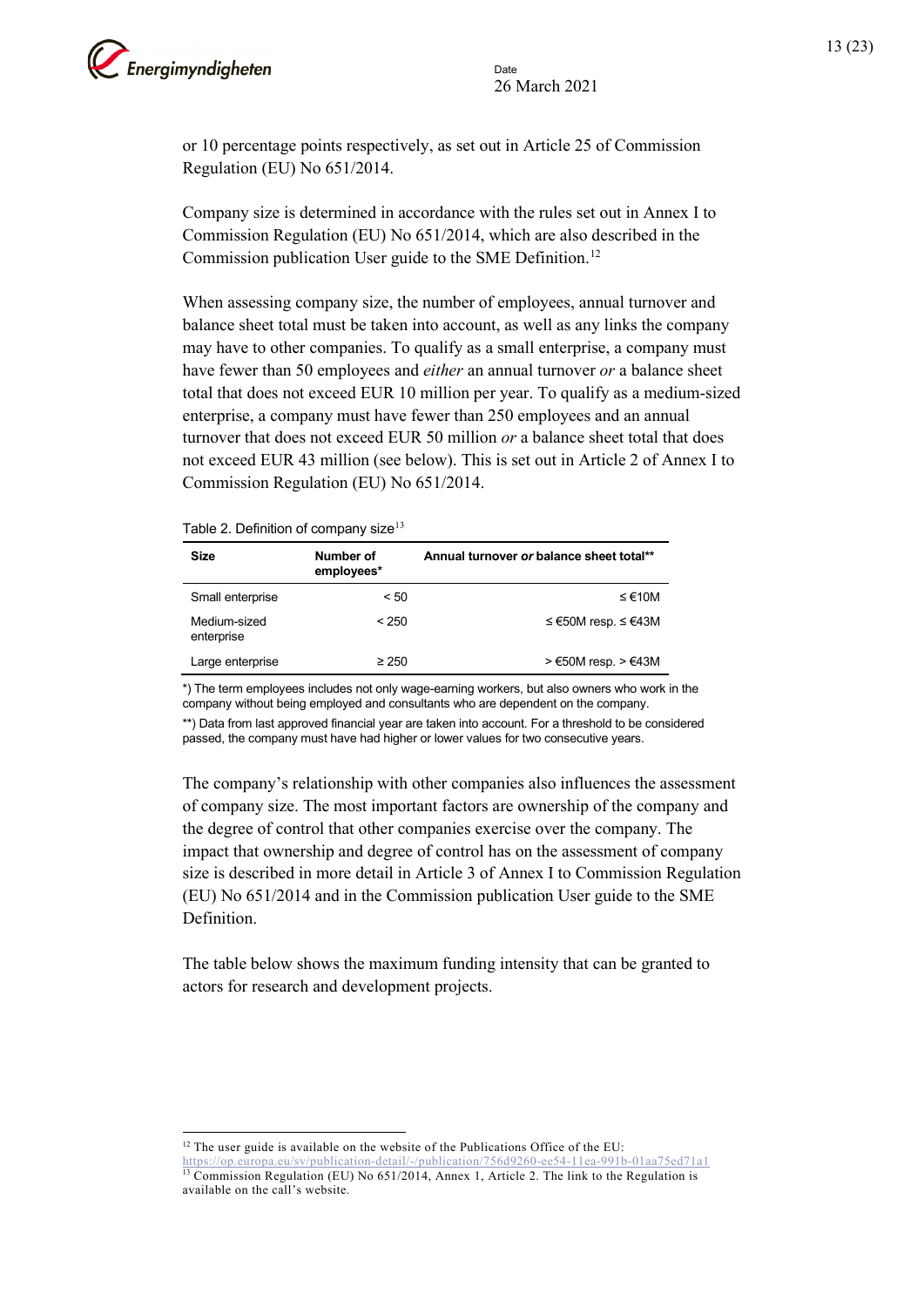| Type of research and<br>development | <b>Small</b><br>enterprise | Medium-<br>sized<br>enterprise | Large<br>enterprise | Non-economic<br>activity* |
|-------------------------------------|----------------------------|--------------------------------|---------------------|---------------------------|
| Feasibility study                   | 70%                        | 60%                            | 50%                 | 100%                      |
| Fundamental research                | 100%                       | 100%                           | 100%                | 100%                      |
| Industrial research                 | 70%                        | 60%                            | 50%                 | 100%                      |
| Experimental<br>development         | 45%                        | 35%                            | 25%                 | 100%                      |

#### Table 3. Overview of maximum funding intensities

\*) E.g. universities and research institutes.

#### *Supplement to funding intensities for companies*

A supplement of up to 15 percentage points may be granted to companies under certain conditions when the project constitutes effective collaboration<sup>[14](#page-13-0)</sup> between companies or between companies and research and knowledge dissemination organisations, if the project concerns industrial research or experimental development. For such a supplement to be granted, certain specific conditions must be met.

In the case of collaboration between companies, at least one of the companies must be an SME, unless the project is carried out in at least two EU Member States<sup>[15](#page-13-1)</sup>. None of the companies may bear more than 70 percent of the eligible costs.

In the case of collaboration between a company and one or more research and knowledge dissemination organisations, the research organisation must have the right to publish its own research results. The research organisation must also bear at least 10 percent of the eligible costs.

If the project does not constitute effective collaboration, a supplement of up to 15 percentage points may nevertheless be granted if the results of the research project, which relates to industrial research or experimental development, are *widely disseminated* through conferences, publication, open access repositories, or free or open source software.

The supplement for SMEs can be combined with the supplement for effective collaboration or with the supplement for wide dissemination. However, the funding intensity may never exceed 80 percent of the eligible costs.

<span id="page-13-0"></span><sup>&</sup>lt;sup>14</sup> Effective collaboration, as defined in Article 2(90) of Commission Regulation (EU) No 651/2014, is a collaboration between at least two independent parties to exchange knowledge or technology, or to achieve a common objective based on the division of labour where the parties jointly define the scope of the collaborative project, contribute to its implementation and share its risks, as well as its results. One or multiple parties may bear the full costs of the project and thus relieve other parties of its financial risks. Contract research and provision of research services are not considered forms of collaboration.

<span id="page-13-1"></span><sup>&</sup>lt;sup>15</sup> Alternatively, in a Member State and a country that is a contracting party to the EEA agreement.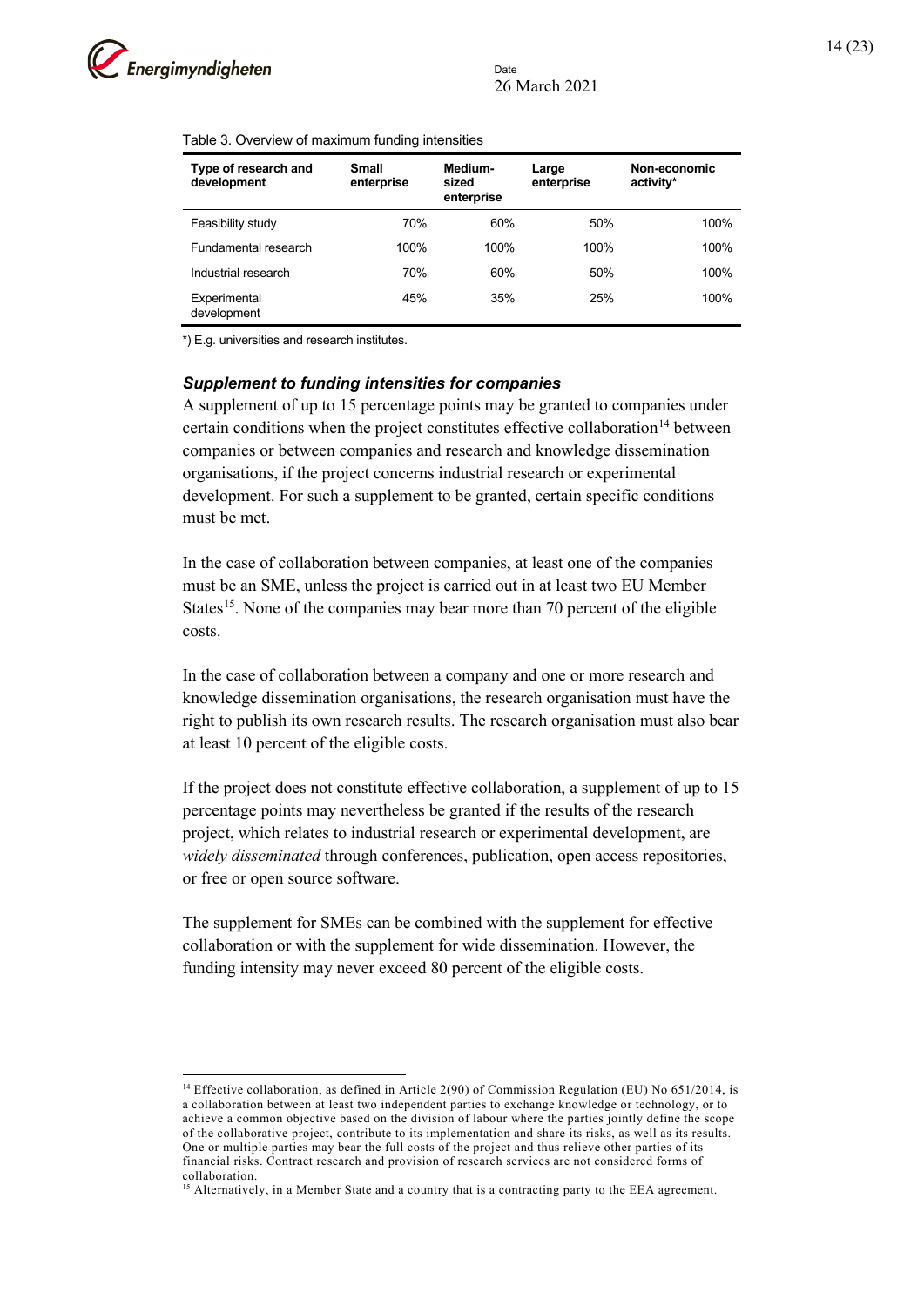## **11.2** Funding for commercialisation support activities

The Swedish Energy Agency can also fund commercialisation support activities within the framework of research and development projects. In this call, funding for commercialisation support activities can only be granted to SMEs. Describe the planned activities in an appendix on commercialisation support activities.

The maximum amount of funding for activities of this type is SEK 250,000. The maximum funding intensity is 35% for medium-sized enterprises and 45% for small enterprises.

## *Funding for costs of obtaining, validating and defending patents and other intangible assets*

Funding for costs of obtaining, validating and defending patents and other intangible assets<sup>[16](#page-14-0)</sup> may be granted to SMEs under Section 15 of the Ordinance (2008:761) on state funding for research, development and innovation in the energy sector. To be eligible for funding, the company must satisfy the conditions set out in Article 28 of Commission Regulation (EU) No 651/2014.

a) Costs of obtaining, validating and defending patents and other intangible assets.

b) Costs for secondment of highly qualified personnel from a research and knowledge-dissemination organization or a large enterprise, working on research, development and innovation activities in a newly created function within the beneficiary and not replacing other personnel.

c) Costs for innovation advisory and support services. 3. The funding intensity shall not exceed 50% of the eligible costs.

## *Funding for other commercialisation support activities*

Funding for other commercialisation support activities not related to the costs of obtaining, validating and defending patents and other intangible assets may be granted to companies in accordance with either Section 2, Paragraph 2 or Section 10 of the Ordinance (2008:761) on state funding for research, development and innovation in the energy sector.

**Start-ups** meeting the conditions set out in Article 22 of Commission Regulation (EU) No 651/2014 may receive funding for commercialisation support activities in the form of start-up funding through grants.

Start-up funding may be granted to unlisted small enterprises up to five years following their registration. For companies not subject to registration, the fiveyear eligibility period may be considered to start from the moment when the company either starts its economic activity or is liable to pay tax for its economic activity. A company being unlisted means that the company may not be officially quoted on a stock exchange. However, the company may be listed on an

<span id="page-14-0"></span><sup>&</sup>lt;sup>16</sup> The term "intangible assets" refers to assets that do not have a physical or financial embodiment such as patents, licences, know-how or other intellectual property; see Article 2(30) of Commission Regulation (EU) No 651/2014.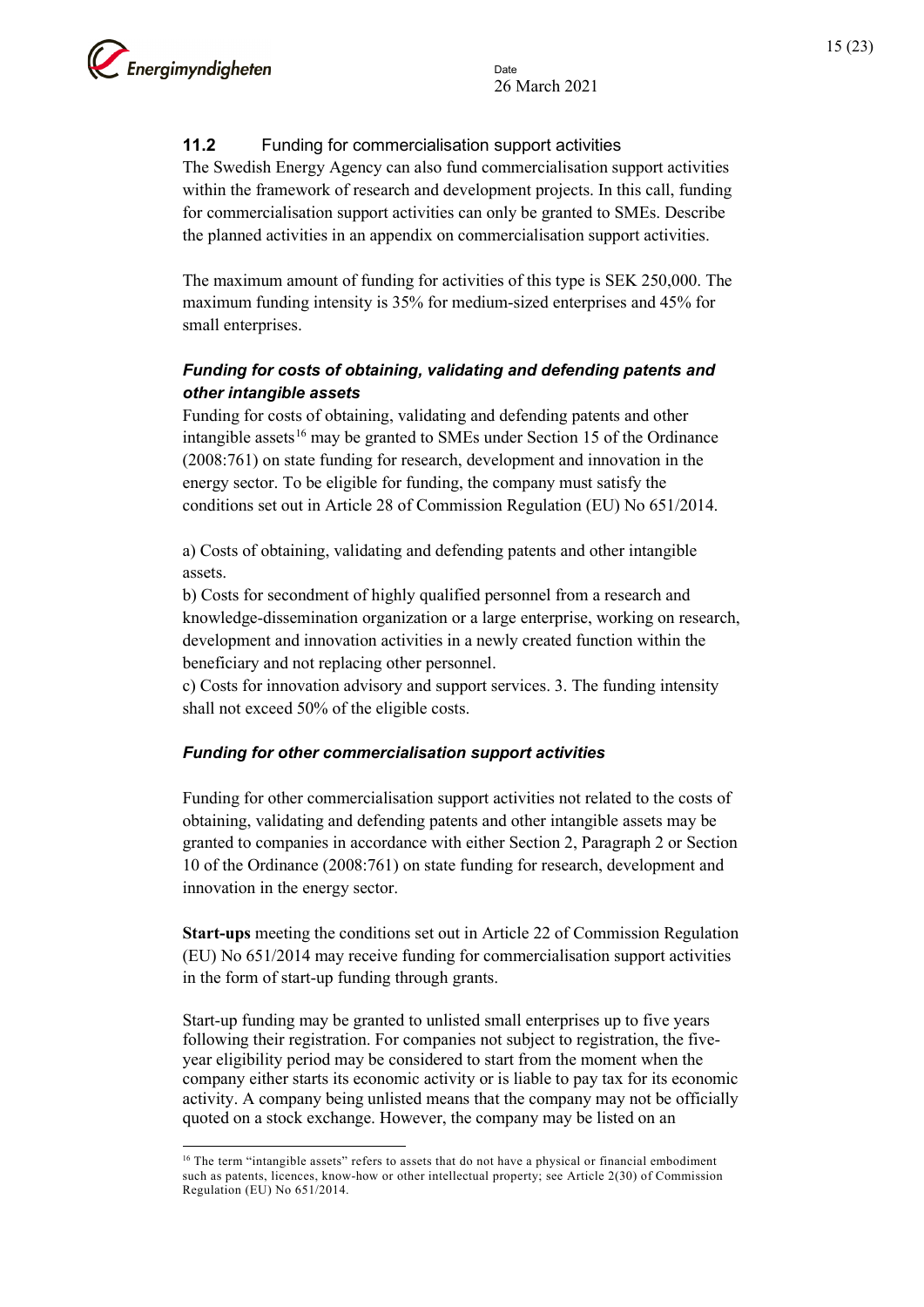

alternative trading platform.<sup>[17](#page-15-0)</sup> In addition, for start-up funding to be granted, the company must fulfil all of the following conditions:

- it has not taken over the operations of another company
- it has not yet distributed profits
- it was not formed through a merger.

However, funding for start-ups may not be granted to companies active in the primary agricultural production sector.<sup>[18](#page-15-1)</sup>

## **11.3 Funding from organisations other than the Swedish Energy Agency**

The Swedish Energy Agency's funding to companies often does not cover the full cost of the project activities for which the company is seeking funding. In such cases, the company must either cover the remaining cost itself, or find other private funding in the form of cash.

The part of your company's eligible costs not funded by the Swedish Energy Agency is called co-financing. Please note that no other actor than your company itself can co-finance your company's costs through so-called in-kind contributions. This is because the cost of an in-kind contribution carried out by another actor is not incurred by your company, but by the other actor. In other words, the cost of the other actor's in-kind contribution is not an eligible cost for your company.

Please also note that if an actor other than your company itself is to co-finance your company's costs, such co-financing may not be provided from public (state, regional or municipal) funds. This is because the total amount of public funding for the same eligible costs must not exceed the maximum funding intensities or amounts allowed under the applicable EU regulations.[19](#page-15-2) Therefore, if your company has applied for, received or plans to apply for funding from another public funding body for the same costs for which you are applying for funding from the Swedish Energy Agency, you must notify the Agency of this. This is important so as to avoid your company being obliged to repay the funding that was granted.

If your company has applied for, received or plans to apply for funding managed directly by EU institutions without the involvement of Swedish authorities (e.g. programmes such as Horizon 2020 or Cosme), you must also notify the Agency when you apply for funding from us. This is important so as to avoid a potential repayment obligation, as the total amount of funding from EU institutions and the Swedish Energy Agency for the same eligible costs must not exceed the

<span id="page-15-0"></span><sup>&</sup>lt;sup>17</sup> See Article 2(76) of Commission Regulation (EU) No 651/2014. "Alternative trading platform", as defined in Article 2(81) means a "multilateral trading facility as defined in Article 4(1)(15) of Directive 2004/39/EC where the majority of the financial instruments admitted to trading are issued by SMEs". Note that Directive 2004/39/EC has been repealed by Directive 2014/65/EU. References to Directive 2004/39/EC shall be construed as references to Directive 2014/65/EU or to Regulation (EU) No 600/2014 in accordance with Article 94 of Directive 2014/65/EU.<br><sup>18</sup> See Article 1(3)(b) of Commission Regulation (EU) No 651/2014.

<span id="page-15-2"></span><span id="page-15-1"></span><sup>&</sup>lt;sup>19</sup> See Article  $8(3)$  of Commission Regulation (EU) No 651/2014.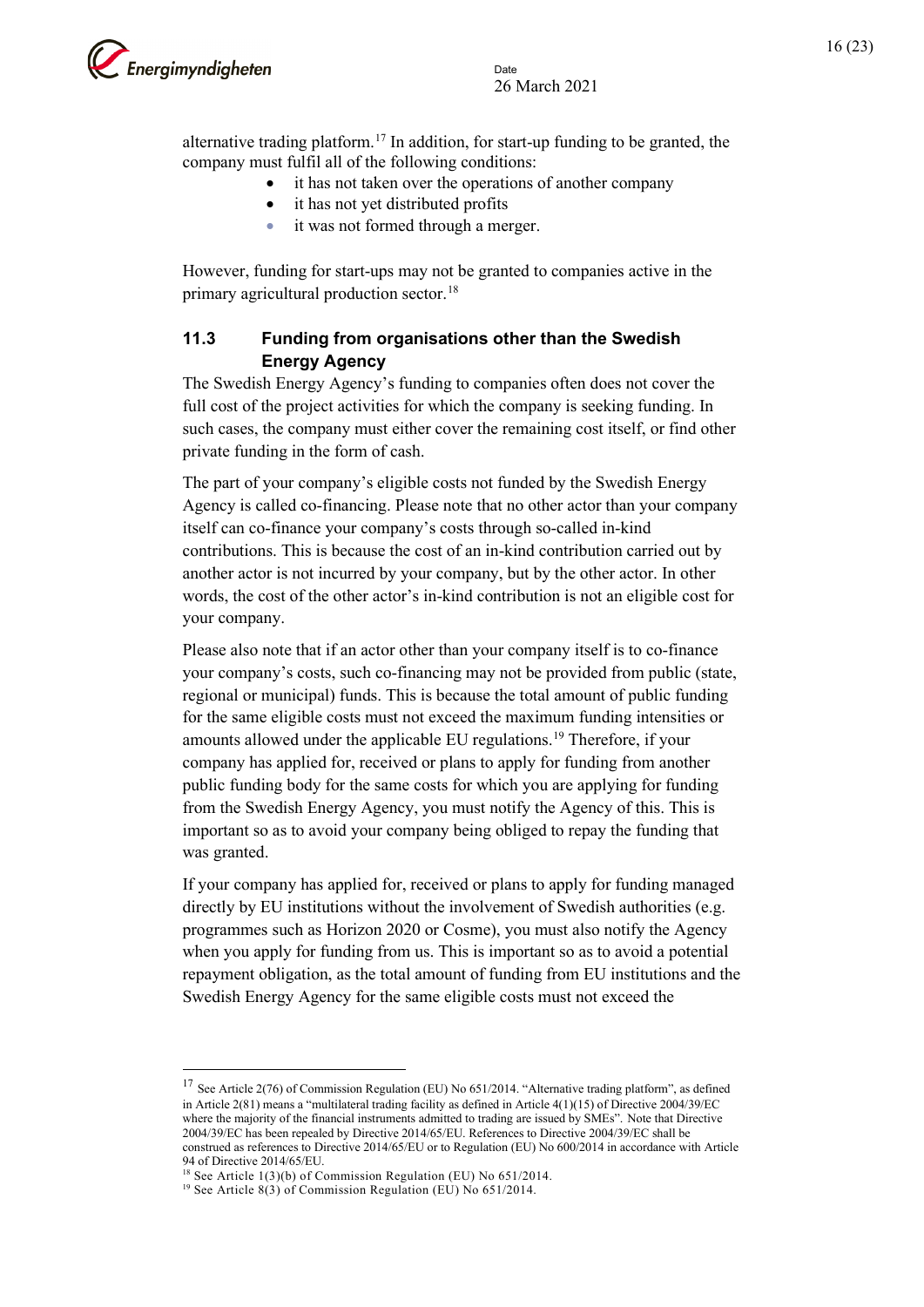

maximum funding intensities or amounts allowed under the applicable EU regulations.[20](#page-16-1)

Please note that the Swedish Energy Agency may require higher levels of other funding for beneficiary companies' costs than those required by Commission Regulation (EU) No 651/2014. The Agency may also require other funding from actors engaged in non-economic activities to which the Agency grants funding in accordance with the Swedish Energy Agency's appropriation directions (such as universities, colleges, municipalities and research institutes, to the extent that the work is performed within the non-economic activities).

If a beneficiary has received other state funding, such as other state, regional or municipal funding, this funding must be marked as public funding in the application form.

## **11.4 International activities**

The Swedish Energy Agency is restrictive in granting research funding to actors who do not have operations in Sweden. This can be done in exceptional cases if all of the following criteria are met:

- It can be demonstrated that the actors with no operations in Sweden have a unique competence that is not available from actors in Sweden.
- The project is essential to achieving the objectives of the programme.
- A clear transfer of knowledge to actors in Sweden can take place.

The Swedish Energy Agency may deny funding to actors who have no operations in Sweden, even if all of the above criteria are considered to be met.

## <span id="page-16-0"></span>12 Annex 2 – Conditions for approved projects

The conditions that apply to approved projects will be set out in the funding decision of the Swedish Energy Agency. A description of the conditions is given below.

## **12.1 Definitions**

In these conditions, *beneficiary* is defined as the organisation(s) that, according to the decision of the Swedish Energy Agency, receives funding from the Swedish Energy Agency.

<span id="page-16-1"></span><sup>&</sup>lt;sup>20</sup> See Article 8(3) of Commission Regulation (EU) No  $651/2014$ .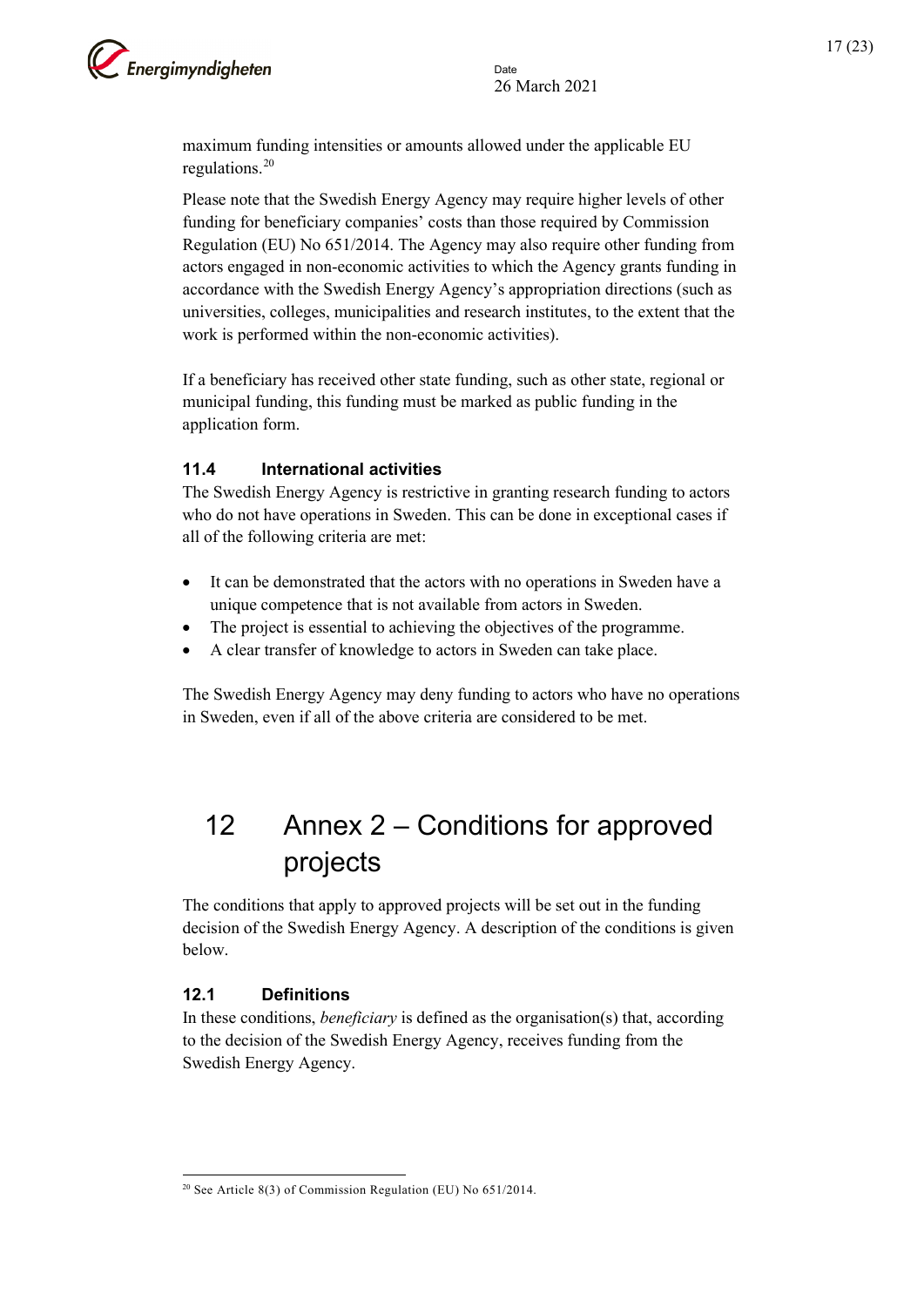In the case of projects with multiple participating organisations, *project partner*  refers to the organisations participating in the project (but not to organisations carrying out consultancy work on behalf of the beneficiary).

In the case of projects with multiple project partners, *coordinator* refers to the project partner who coordinates the project, receives the funding from the Swedish Energy Agency and passes on the funding to the other beneficiaries participating in the project in accordance with the Agency's decision.

## **12.2 § 1 General**

The funding is granted to finance the implementation of the project specified in the Swedish Energy Agency's decision on funding.

Beneficiaries are entitled to the granted funds only if the Agency receives the necessary funds from the Government.

The beneficiary must finance the part of the costs not covered by the funding from the Agency from its own resources or from another source of funding. The beneficiary is responsible for funding any cost increases that occur during the project period.

All presentations of the project must state that the work was carried out with funding from the Swedish Energy Agency.

## **12.3 § 2 Coordinator's obligations in the case of projects with multiple project partners**

In the case of projects with multiple project partners, the coordinator has the following obligations, in addition to those applicable to all beneficiaries. The coordinator shall

- be authorised to represent the other beneficiaries of the project in relation to the Swedish Energy Agency
- receive the Agency's disbursement of funding
- transfer the Agency's funding to other beneficiaries in accordance with the Agency's decision on funding
- at the request of the Agency, provide evidence of the distribution of each disbursement between the different beneficiaries
- forward without delay to the other beneficiaries the decisions of the Agency, amending decisions and other information from the Agency relevant to the beneficiaries
- report during the project period in accordance with the decisions and instructions of the Agency pursuant to § 7
- ensure that the Agency is immediately informed if circumstances as specified in § 8 arise
- apply for amendments to the project in accordance with  $\S$  8.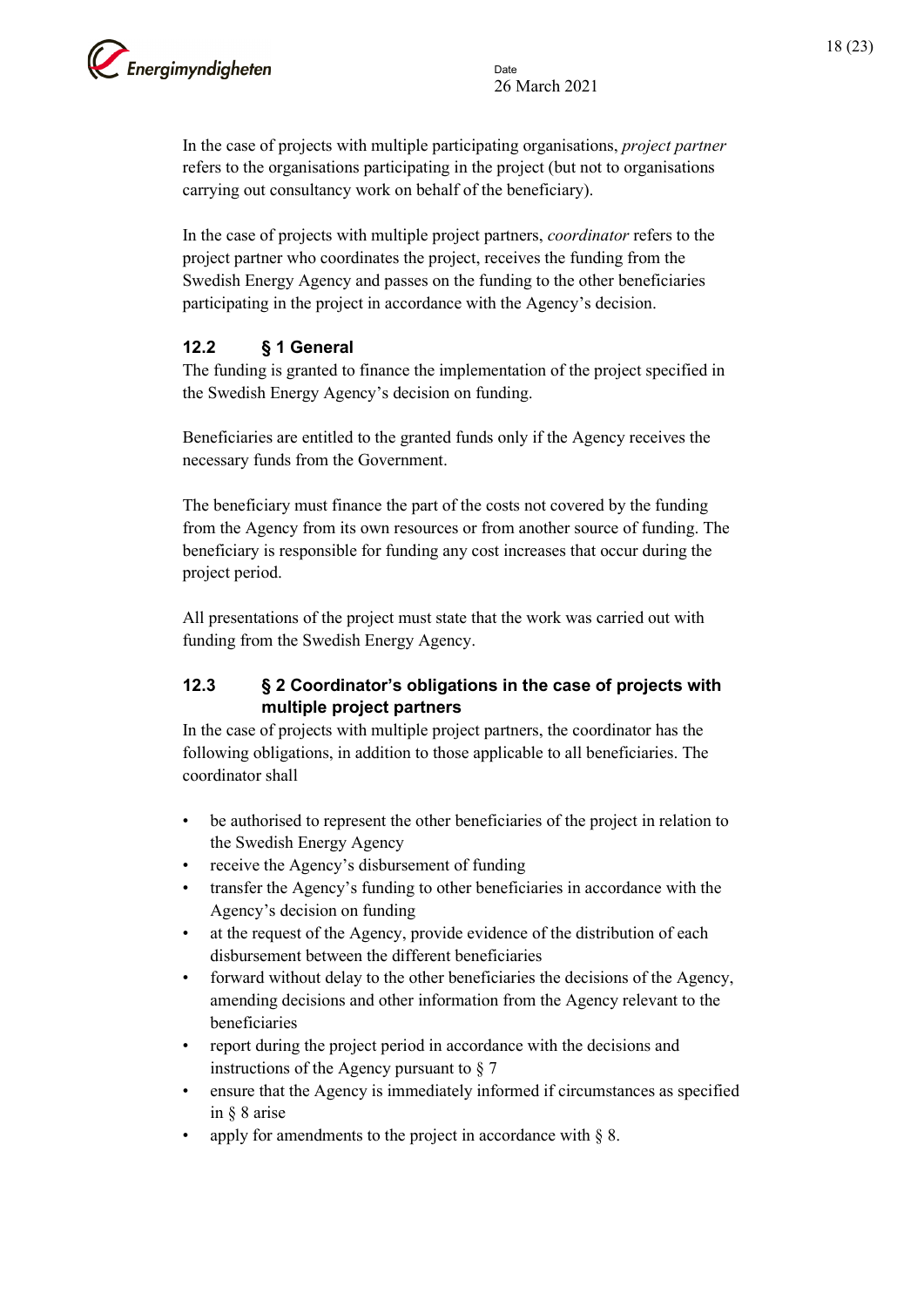

## **12.4 § 3 Eligible costs**

#### *3.1 General requirements*

Eligible costs are the costs on which the funding from the Swedish Energy Agency is calculated. Which costs are eligible in a project and what proportion of these costs the beneficiary can receive funding for depends on what grounds the Agency used as the basis for its decision on funding. The grounds are stated in the Agency's decision.

For a cost to be eligible, the following general requirements apply:

- The cost must be reasonable.
- The cost must have been incurred in implementing the project.
- The cost must be actual and auditable, *i.e.* it must be reflected in the beneficiary's accounts. For example, a beneficiary cannot receive funding for unpfunding work. Nor can the cost be estimated.
- The cost must be borne by the beneficiary, which means that a beneficiary may only charge its own booked costs.
- The cost must be determined in accordance with good accounting practice.
- The cost must have been incurred in the project and during the project period indicated in the decision. Costs incurred before or after the project period specified in the decision are not eligible.

In the beneficiary's accounts, the project costs must be reported in such a way that they can be distinguished from the beneficiary's other transactions.

## *3.2 Specifics on wage costs*

Direct personnel costs (gross wage and non-wage labour costs) shall be reported as wage costs to the extent that these persons work in the project. Non-wage labour costs refer to statutory social security contributions, compulsory pension contributions, compulsory insurance and contributions, and holiday pay. The wage cost shall be auditable. Time sheets shall be available upon request by the Agency.

- *Beneficiaries that are universities and colleges* may receive funding for direct wage costs according to the full cost principle they apply.
- For *other beneficiaries* (other than universities and colleges), the total eligible wage costs may amount to an average cost of maximum SEK 800/hour. In accordance with the general requirements under 3.1, the cost must be actual, i.e. it may *not* be a flat rate. This means that if the actual wage costs are higher than SEK 800/hour, a maximum of SEK 800/hour is eligible. Conversely, if the actual costs are less than SEK 800/hour, the lower, actual costs must be applied. Average cost means that if a beneficiary has multiple people with different wage levels working on the project, the average wage cost must not exceed SEK 800/hour to be eligible. The calculation must be based on the total actual wage costs divided by the total number of hours spent on the project. If the result of the calculation exceeds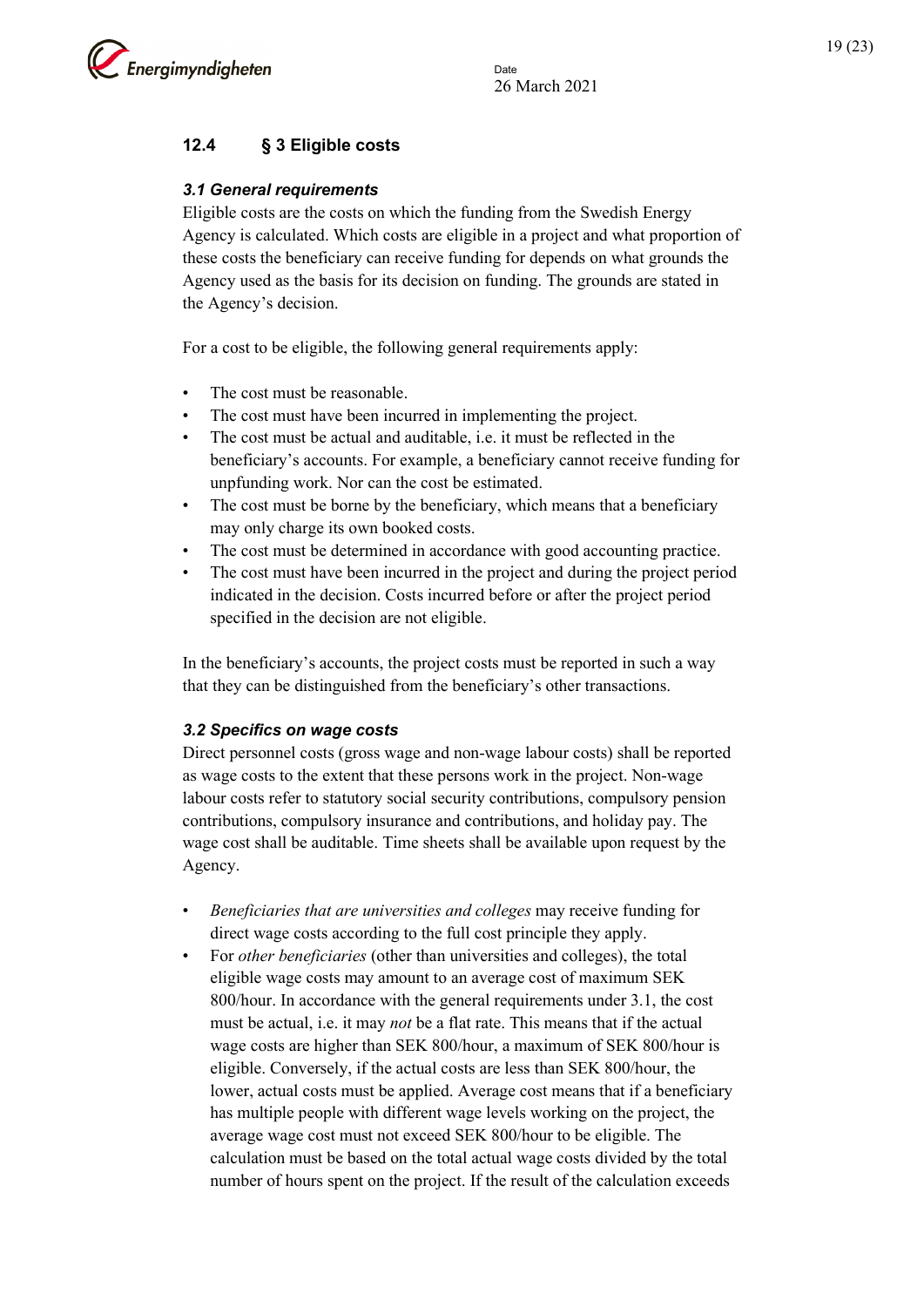

SEK 800/hour, the wage costs must be reduced when reporting to the Agency.

#### *3.3 Specifics on indirect costs*

Indirect costs are general overheads that are not incurred as a direct result of the project during the project period. This includes, for example, wages and fees of personnel not specifically involved in the project (such as accounting or administrative staff not specific to the project), office supplies and IT systems.

- *Beneficiaries that are universities and colleges* may receive funding for indirect costs according to the full cost principle they apply.
- *Beneficiaries not engaged in economic activities* can receive funding for indirect costs up to a maximum of 30% of their eligible direct personnel costs (wage and non-wage labour costs). This also applies if a beneficiary is engaged in both economic and non-economic activities, provided that the project is carried out in the non-economic activity, and the beneficiary clearly distinguishes its non-economic activity, its costs and its funding from its economic activity.
- *Beneficiaries that are companies* (beneficiaries engaged in economic activity) may not receive funding for indirect costs. This also applies if a beneficiary is engaged in both economic and non-economic activities, assuming that the project is carried out in the economic activity.

#### *3.4 Specifics on consultancy costs*

Remuneration to persons not employed by a beneficiary shall be reported as purchased services (consultancy costs). Purchased services shall be pfunding at market rates. A project partner within the project may not be a subcontractor to another project partner.

## **12.5 § 4 Grant disbursement**

The disbursement plan is set out in the decision on funding. Grant disbursement is carried out without prior requisition, unless otherwise stated in the decision. The grant covers VAT only where this is incurred as a net cost by the beneficiary. The beneficiary must submit supporting documents for the reported costs if the Swedish Energy Agency so requests. The Agency has the right to withhold disbursement of the funding if the beneficiary has not used up at least 90 percent of the funds previously disbursed in the same project.

#### **12.6 § 5 Employment relationship**

The Swedish Energy Agency is not the employer or client of the beneficiary or any other person engaged by the beneficiary for the project. The Agency therefore does not make deductions for taxes, social security contributions, etc.

#### **12.7 § 6 Obligation to notify regarding funding**

The beneficiary must immediately notify the Swedish Energy Agency if it applies for or receives funding for the project from a source other than the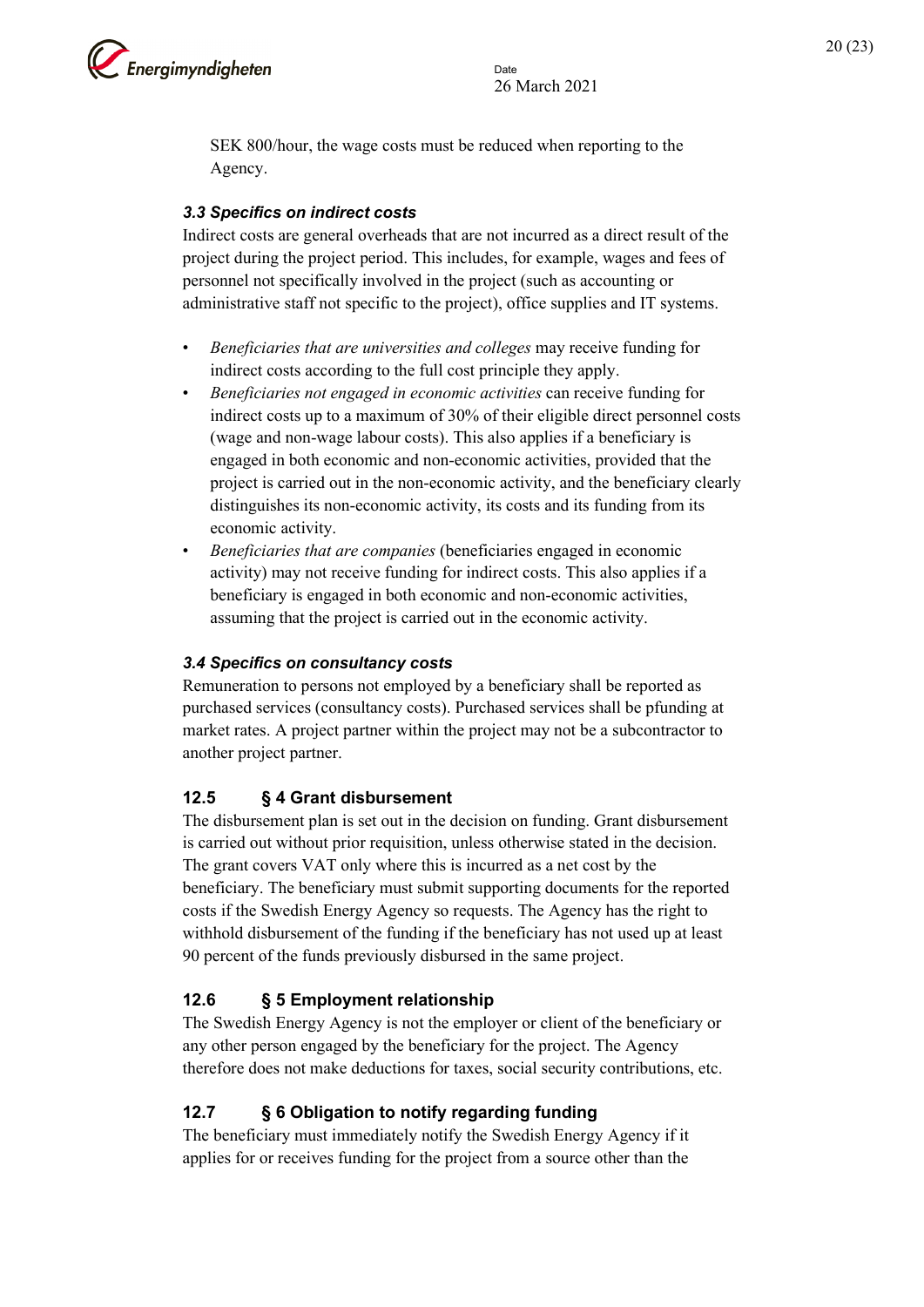

Agency. This also applies to other changes in the funding of the project compared to what is stated in the Agency's decision on funding.

## **12.8 § 7 Reporting and follow-up**

Reporting and follow-up must be carried out in accordance with the Swedish Energy Agency's instructions and the decision on funding.

## **12.9 § 8 Changes to the project**

The beneficiary must apply in advance and in writing to the Swedish Energy Agency for permission to make changes to the implementation and cost plan set out in the Agency's decision on funding. This applies, for example, to a change of project leader, a change of beneficiary, a change in the project period, a change in implementation or a deferral of reporting to the Agency. Offsets of up to a maximum of ten (10) percent are accepted between the cost types in the cost plan set out in the Agency's decision on funding. The beneficiary must apply to the Agency for changes exceeding ten (10) percent if the amount is greater than SEK 50,000.

The beneficiary shall immediately notify the Agency in writing if the project is cancelled or delayed, if the beneficiary become insolvent, or if any other circumstance of material importance occurs. The beneficiary shall also immediately notify the Agency of any change of name or address.

## **12.10 § 9 Amendment of the decision**

Amendments or additions to the Swedish Energy Agency's decision on funding shall be made in writing by the Agency in order to be valid.

## **12.11 § 10 Right to results**

The beneficiary or the holder of the rights to the results has the right to use the project results generated by the project. The project results may be transferred or assigned to another party. However, a beneficiary may not transfer or assign project results, or otherwise take any action, that involves indirect state funding.

## **12.12 § 11 Right to audit**

The Swedish Energy Agency or another party appointed by the Agency (e.g. a chartered accountant) has the right to monitor the work and to inspect documents containing information on, for example, the technical and economic development of a project. In order to enable auditing, the Agency has the right to issue specific instructions for accounting.

The Agency has the right to follow up on the completed project by requesting a follow-up report to be drawn up and submitted in accordance with the Agency's instructions. Such a report may be requested on three occasions within a ten-year period from the date of project completion.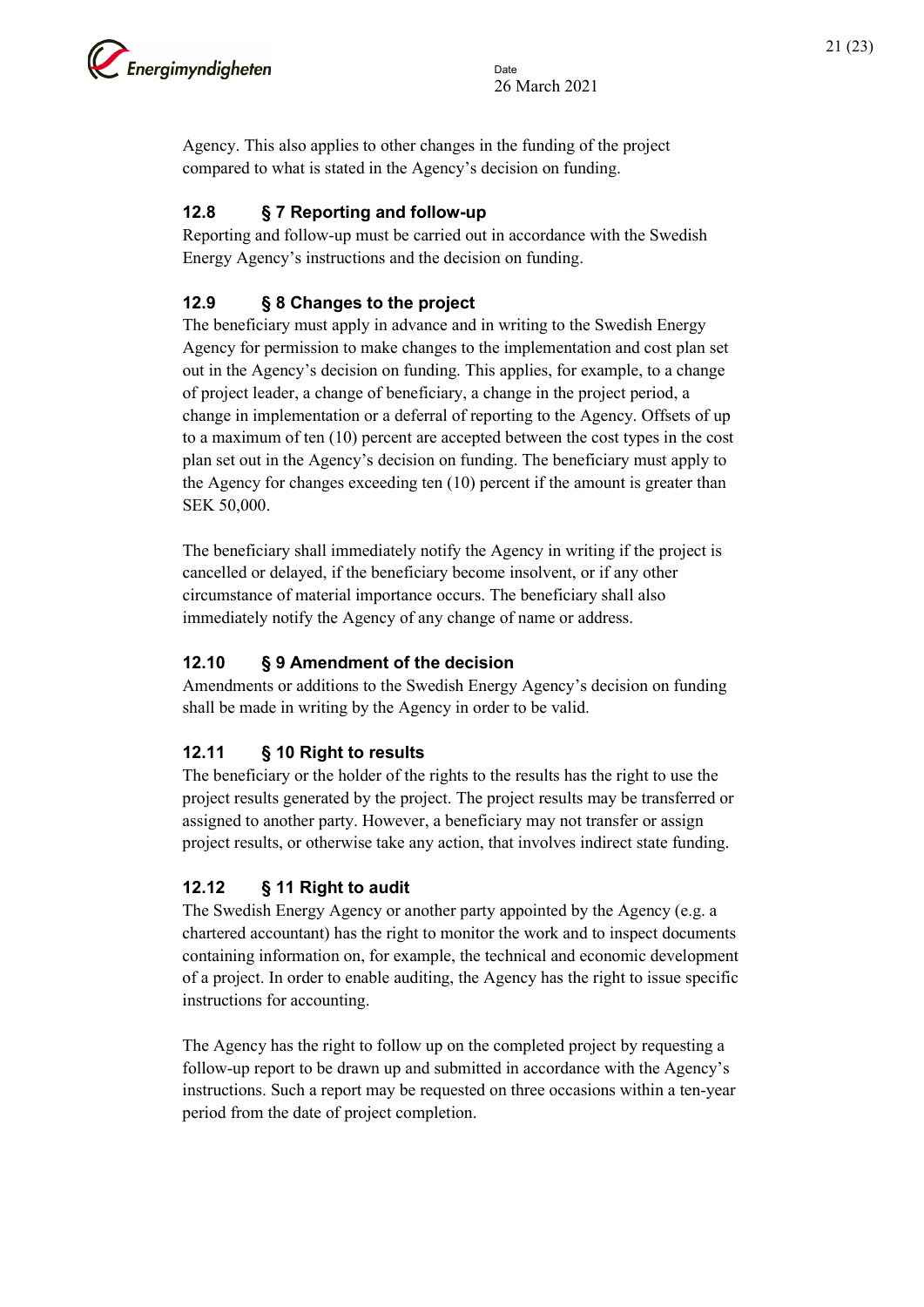## **12.13 § 12 Repayment of unused funds**

Granted and disbursed funds that have not been used by the beneficiary shall be repfunding to the Swedish Energy Agency. After submission of the final financial report, the Agency will indicate whether there is an obligation to repay and at what amount.

## **12.14 § 13 Sanctions**

The Swedish Energy Agency many decide that granted funding shall not be pfunding in whole or in part if

- 1 the applicant caused the funds to be awarded unduly or at an excessive level by providing incorrect information or in some other way;
- 2 the funding was awarded unduly or at an excessive level for some other reason, and the recipient should have realised this; or
- 3 the conditions of the funding have not been complied with.

The beneficiary is liable to repay the funding if any of the grounds referred to in points 1 to 3 above apply. The Agency may then recover all or part of the funding, together with interest in accordance with the Interest Act (1975:635).

In the event that the funding from the Agency constitutes unlawful state funding, the beneficiary is obliged to repay the funding if repayment may not be withheld under EU law. This is stated in Section 3 of the Act (2013:388) on the application of European Union state funding regulations. In accordance with the same Act, the Swedish Energy Agency may then recover all or part of the funding plus interest from the date of disbursement.

The Agency may suspend disbursement of funding if it is considering, but has not yet decided on, sanctions. The Agency may also choose not to disburse funding if sanctions are being investigated against the same beneficiary in another project funded by the Agency.

## **12.15 Permission to make information available**

The Swedish Energy Agency makes available information about projects it funds on the Agency's website [\(www.energimyndigheten.se\)](http://www.energimyndigheten.se/). There, the public can search for information on ongoing and completed research projects using various keywords, such as research subject, research organisation, project title and project manager. The beneficiary is responsible for ensuring that any copyright holder has consented to making the information available and must ensure that the copyright holder has the right to give consent in each individual case. The decision of the Swedish Energy Agency to grant funding is accompanied by a consent form for making information available. By signing the document, the authorised representative of the beneficiary consents/does not consent to information that is not classified as confidential under the Public Access to Information and Secrecy Act (2009:400) and that appears in the project being made available to the public.